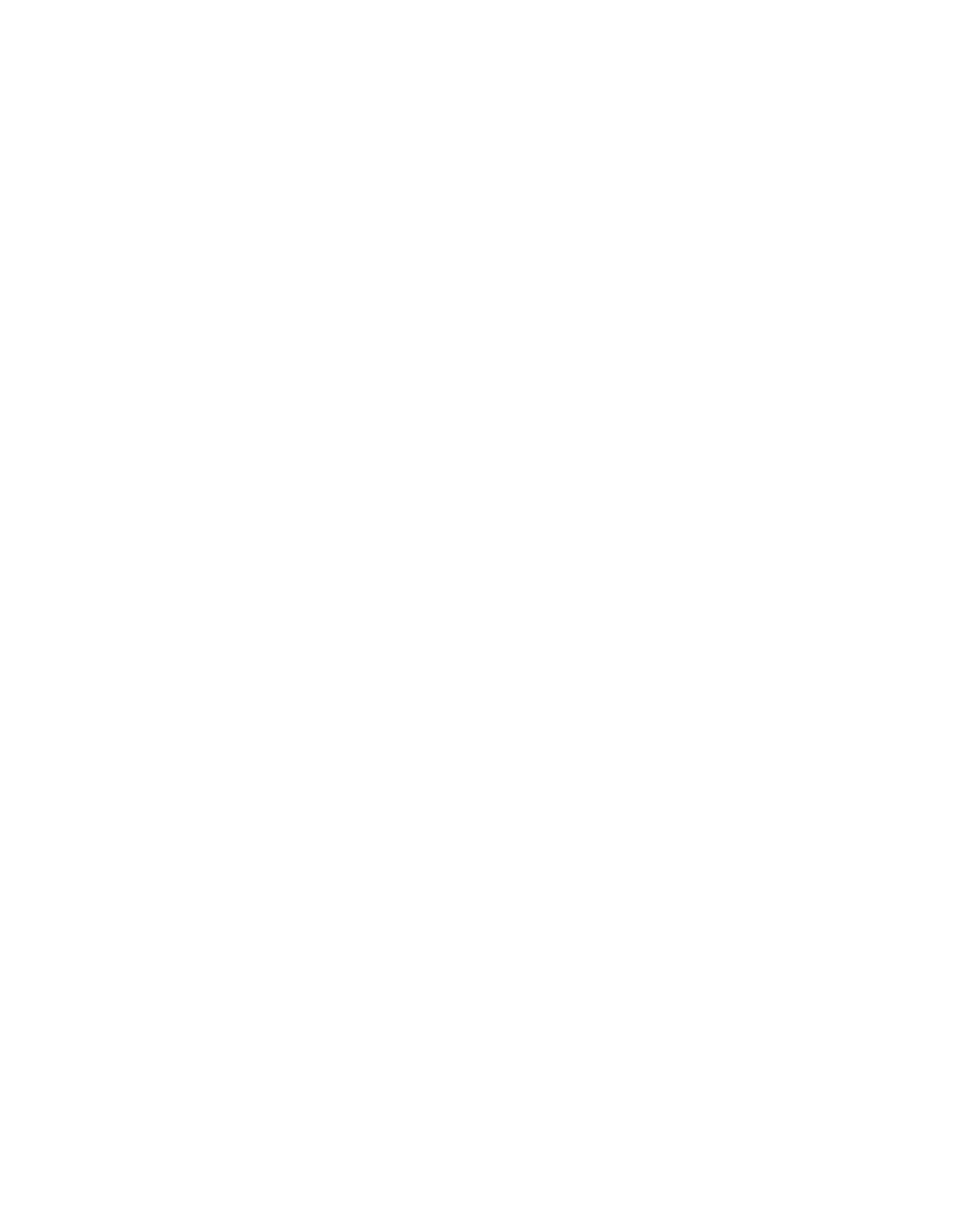# Central Asia-Causasus Analyst

BI-WEEKLY BRIEFING VOL. 15 NO. 04 20 FEBRUARY 2013

| Contents                                                                                             |                |
|------------------------------------------------------------------------------------------------------|----------------|
| <b>Analytical Articles</b>                                                                           |                |
| NATO IN AFGHANISTAN – NEW COMMANDER, SAME CHALLENGES<br><b>Richard Weitz</b>                         | $\overline{3}$ |
| <b>UZBEKISTAN WITHOUT THE CSTO</b><br>Farkhod Tolipov                                                | 6              |
| BAIKONUR AND RUSSIA'S DECLINING CLOUT IN KAZAKHSTAN<br>Dmitry Shlapentokh                            | 10             |
| DAGESTAN'S COMMISSION FOR REHABILITATION<br>OF REBEL FIGHTERS: A FAILED EXPERIMENT?<br>Huseyn Aliyev | 13             |
| <b>Field Reports</b>                                                                                 |                |
| EU EXPRESSES CONCERNS OVER DEVELOPMENTS IN GEORGIA<br>Eka Janashia                                   | 16             |
| KYRGYZSTAN'S FORMER PRESIDENT SENTENCED TO 24 YEARS IN JAIL<br>Joldosh Osmonov                       | 18             |
| ARMENIA REELECTS PRESIDENT SERZH SARGSYAN<br>Haroutiun Khachatrian                                   | 19             |
| <b>AZERBAIJAN RESTRICS NGO FUNDING</b><br>Mina Muradova                                              | 20             |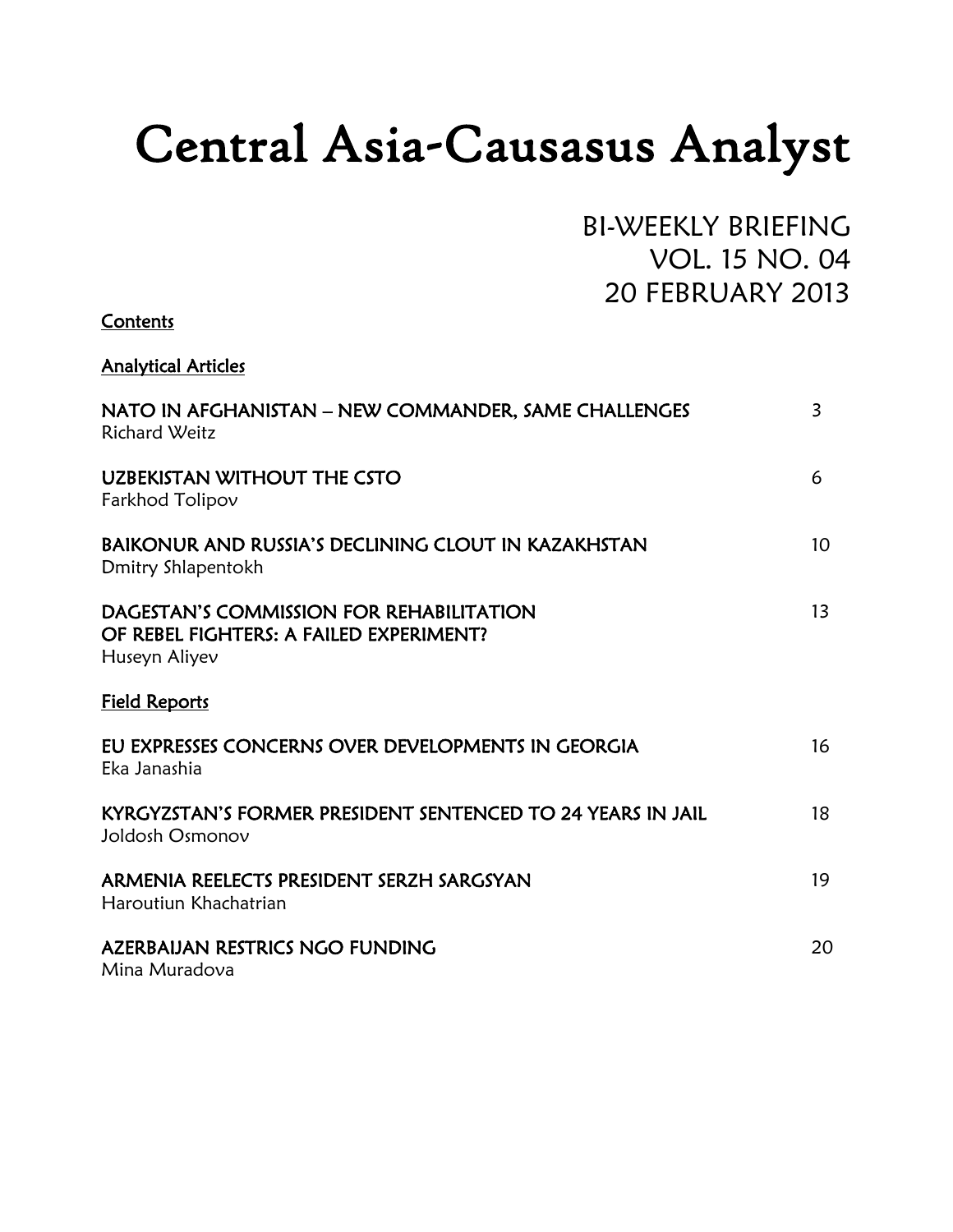#### THE CENTRAL ASIA-CAUCASUS ANALYST

Editor: Svante E. Cornell

#### Associate Editor: Niklas Nilsson

#### Assistant Editor, News Digest: Alima Bissenova

#### Chairman, Editorial Board: S. Frederick Starr

The Central Asia-Caucasus Analyst is an English-language journal devoted to analysis of the current issues facing Central Asia and the Caucasus. It serves to link the business, governmental, journalistic and scholarly communities and is the global voice of the Central Asia-Caucasus Institute & Silk Road Studies Program Joint Center. The Editor of the Analyst solicits most articles and field reports, however authors are encouraged to suggest topics for future issues or submit articles and field reports for consideration. Such articles and field reports cannot have been previously published in any form, must be written in English, and must correspond precisely to the format and style of articles and field reports published in The Analyst, described below.

The Analyst aims to provide our industrious and engaged audience with a singular and reliable assessment of events and trends in the region written in an analytical tone rather than a polemical one. Analyst articles reflect the fact that we have a diverse international audience. While this should not affect what authors write about or their conclusions, this does affect the tone of articles. Analyst articles focus on a newsworthy topic, engage central issues of the latest breaking news from the region and are backed by solid evidence. Articles should normally be based on local language news sources. Each 1,100-1,500 word analytical article must provide relevant, precise and authoritative background information. It also must offer a sober and analytical judgment of the issue as well as a clinical evaluation of the importance of the event. Authors must cite facts of controversial nature to the Editor who may contact other experts to confirm claims. Since Analyst articles are based on solid evidence, rather than rumors or conjecture, they prove to be reliable sources of information on the region. By offering balanced and objective analysis while keeping clear of inflammatory rhetoric, The Analyst does more to inform our international readership on all sides of the issues.

The Editor reserves the right to edit the article to conform to the editorial policy and specifications of The Analyst and to reject the article should it not be acceptable to our editorial committee for publication. On acceptance and publication of the edited version of the article, The Central Asia-Caucasus Institute of The Johns Hopkins University-The Nitze School of Advanced International Studies will issue an honorarium to the author. It is up to the individual author to provide the correct paperwork to the Institute that makes the issuing of an honorarium possible. The copyright for the article or field report will reside with the Central Asia-Caucasus Analyst. However, the author may use all or part of the contracted article in any book or article in any media subsequently written by the author, provided that a copyright notice appears giving reference to the contracted article's first publication by the "Central Asia-Caucasus Analyst, Central Asia-Caucasus Institute, The Johns Hopkins University, Nitze School of Advanced International Studies."

#### Submission Guidelines:

Analytical Articles require a three to four sentence Key Issue introduction to the article based on a news hook. Rather than a general, overarching analysis, the article must offer considered and careful judgment supported with concrete examples. The ideal length of analytical articles is between 1,100 and 1,500 words. The articles are structured as follows:

KEY ISSUE: A short 75-word statement of your conclusions about the issue or news event on which the article focuses.

BACKGROUND: 300-450 words of analysis about what has led up to the event or issue and why this issue is critical to the region. Include background information about the views and experiences of the local population.

IMPLICATIONS: 300-450 words of analysis of the ramifications of this event or issue, including where applicable, implications for the local people's future.

CONCLUSIONS: 100-200 words that strongly state your conclusions about the impact of the event or issue.

Field Reports focus on a particular news event and what local people think about the event. Field Reports address the implications the event or activity analyzed for peoples' lives and their communities. Field Reports do not have the rigid structure of Analytical Articles, and are shorter in length, averaging ca. 700-800 words.

Those interested in joining The Analyst's pool of authors to contribute articles, field reports, or contacts of potential writers, please send your CV to: <scornell@jhu.edu> and suggest some topics on which you would like to write.

#### Svante E. Cornell

Research Director; Editor, Central Asia-Caucasus Analyst Central Asia-Caucasus Institute & Silk Road Studies Program Paul H. Nitze School of Advanced International Studies, The Johns Hopkins University 1619 Massachusetts Ave. N.W., Washington, D.C. 20036, USA. Tel. +1-202-663-5922; 1-202-663-7723; Fax. +1-202-663-7785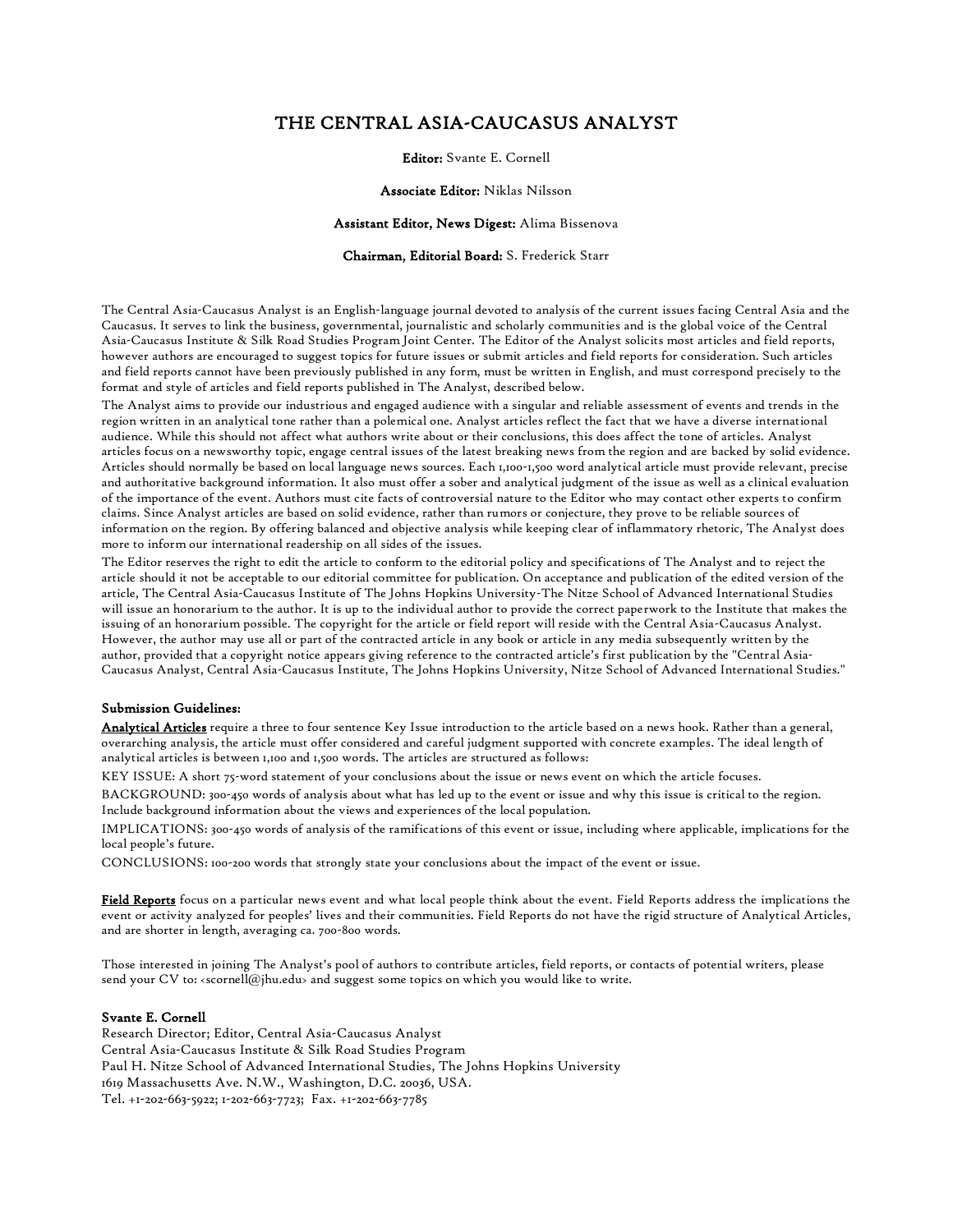# NATO IN AFGHANISTAN – NEW COMMANDER, SAME CHALLENGES *Richard Weitz*

*NATO's mission in Afghanistan is reaching its home stretch. On February 10, the NATO-led International Security Assistance Force (ISAF) held what will likely be its last command transition, with John Allen handing over command to fellow U.S. Marine Corps General Joseph Dunford, who will now lead the international effort to train and assist the Afghan National Security Forces (ANSF) and to help achieve NATO's other objectives in the region.* 

BACKGROUND: Dunford, who serves concurrently as the head of all U.S. forces in Afghanistan, will now participate officially in the NATO debates over how many combat forces to leave in Afghanistan after 2014 and how rapidly the other forces must leave the country. At their November 2010 Lisbon summit, the NATO heads of government set 2014 as the date for transiting to an Afghanled war and to increase their training, advising, and equipping missions to the ANSF to facilitate this transition. NATO also signed a strategic partnership agreement with the Afghan government that pledges some kind of collaboration beyond 2014.

At their May 2012 Chicago summit, NATO leaders established an interim milestone of mid-2013 when ISAF's mission will shift, from predominately direct combat with the Afghan Taliban to almost entirely support for the ANSF, who are supposed to take the lead for security throughout the country, but NATO will retain sufficient assets through 2014 to resume direct combat. They also agreed on the rough size and cost of the ANSF and committed in principle to help the Afghan government pay for this force. The NATO members and their nonmember partners in ISAF also pledged to continue a NATO military role in Afghanistan beyond 2014, though with a different name than ISAF and focused on training, advising, and providing other support. Finally, the allied governments reaffirmed their support for an Afghan-led peace effort with the Taliban provided the rights of all Afghans, including women, were protected.

In his State of the Union address last week, President Obama announced his intention this year to remove 34,000 of the 66,000 U.S. troops currently in Afghanistan. More will leave in 2014. The United States would like to keep some forces in Afghanistan beyond 2014, but that depends on Washington and Kabul negotiating a Status of Forces Agreement (SOFA) that would provide U.S. forces with legal immunity. The deadline for reaching the SOFA, also known as the bilateral security agreement, is one year after the signing of last May's Afghan-U.S. Strategic Partnership Agreement. In that accord, the U.S. pledges economic, security, and diplomatic assistance to Afghanistan for the decade after the 2014 withdrawal date, while Afghan officials pledge to improve accountability, transparency, rule of law, and the rights of all Afghans regardless of gender.

At the command transfer ceremony, General Allen said that the Taliban insurgency "will be defeated over time by legitimate and well-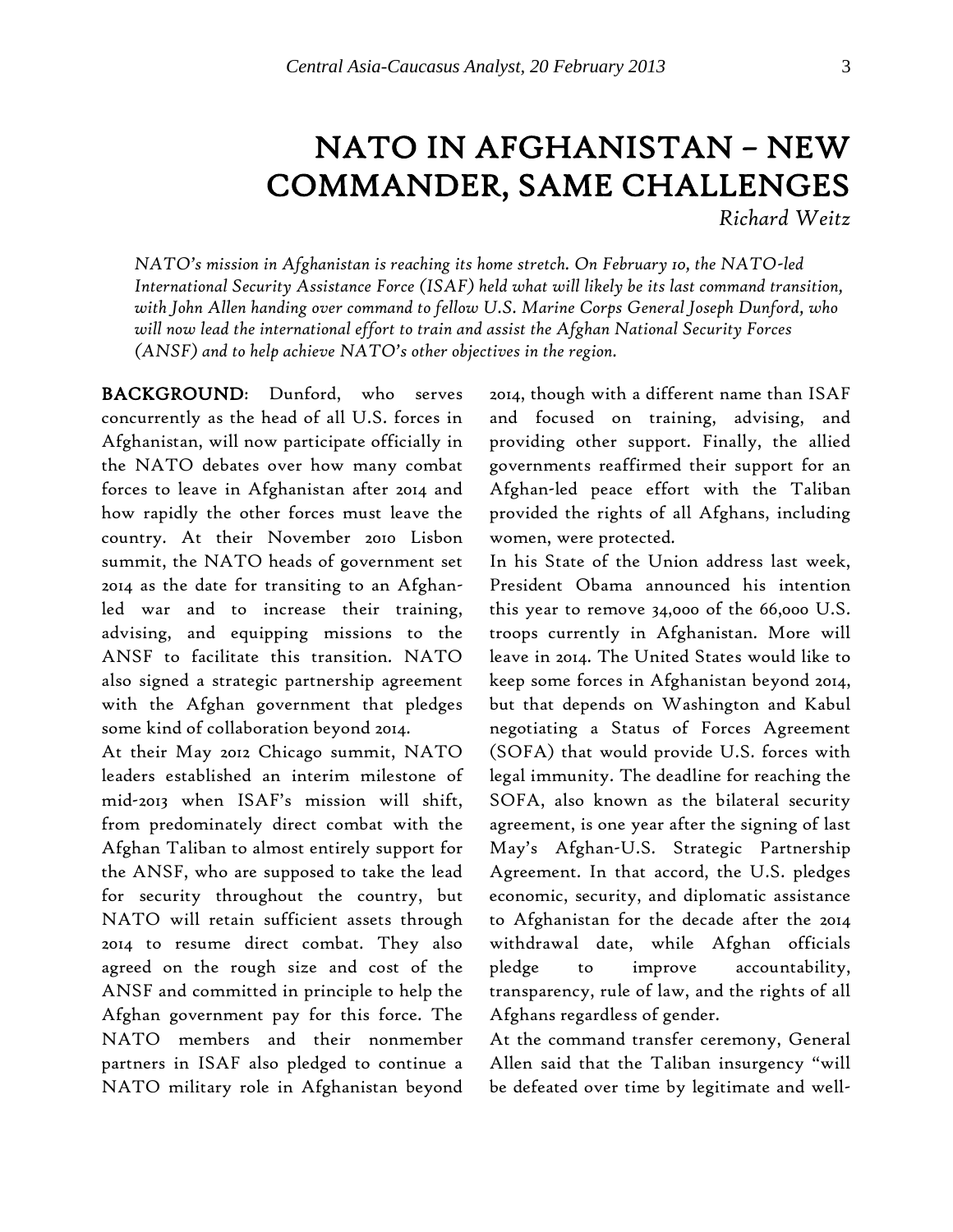

trained Afghan forces." The past two years has seen the ANSF assume responsibility for ensuring security in an increasing number of provinces, cities, and districts in Afghanistan. According to the U.S. government, Afghan forces began leading the majority of operations in July 2012 and now lead approximately 80 percent of operations. The reality of this transition is evident in the declining number of NATO casualties and the rising number of Afghan combat deaths. For example, ISAF did not suffer a single casualty in January 2013, whereas the ANSF lost 25 soldiers in combat. Meanwhile, the number of Afghan civilian deaths has begun to decline.

IMPLICATIONS: Despite several highprofile showcase attacks in Kabul and elsewhere, the ANSF has thus far been able to maintain overall security in these transferred areas. But coming months will see the Afghan forces assume responsibility for some of the country's most insurgent-infested areas. The ANSF still suffer from inadequate logistics and intelligence, weak aviation and firepower, and a poor ability to detect and neutralize improvised explosive devices. The Pentagon concluded that, as of late September 2012, only one of the 23 ANSF brigades could operate independently of ISAF units, even with the help of ISAF advisers. The fact that a third of

the Afghan National Army (ANA) must be replaced each year makes it hard to build the force's capabilities. Not only do one fourth of the recruits fail to reenlist after their threeyear term is over, but ANA units suffer from high desertion and defection rates.

A more immediate problem is the surge in "insider" attacks, in which supposedly friendly Afghan soldiers turn their weapons on their ISAF advisers. These "green-onblue" attacks represent a major problem since they exploit a crucial vulnerability by seeking to disrupt the vital ISAF partnership and training programs with their ANSF colleagues. In 2012, there were at least 60 confirmed cases of NATO advisers being killed in "insider" attacks by infiltrators, impersonators, or spontaneous action by ANSF members, who justify their attacks as retaliation for some obnoxious act committed by the Western countries, such as their burning Korans or showing anti-Islamic films. The Taliban tactic of claiming responsibility for all these attacks has unnerved ISAF advisers, who now keep the weapons loaded at all times while engaging in less social action with their Afghan counterparts. On several occasions, NATO has had to remove its advisers from Afghan work posts and suspend partnered operations in the field. The French government explicitly cited the insider attacks to justify withdrawing its combat forces earlier than originally planned.

Afghan and ISAF governments are attempting to tackle this problem by improving their vetting and screening of new ANSF recruits; enhancing their counterintelligence efforts; and making ISAF personnel more culturally aware of Afghan sensitivities. NATO's preferred technological approach to security problems will not yield a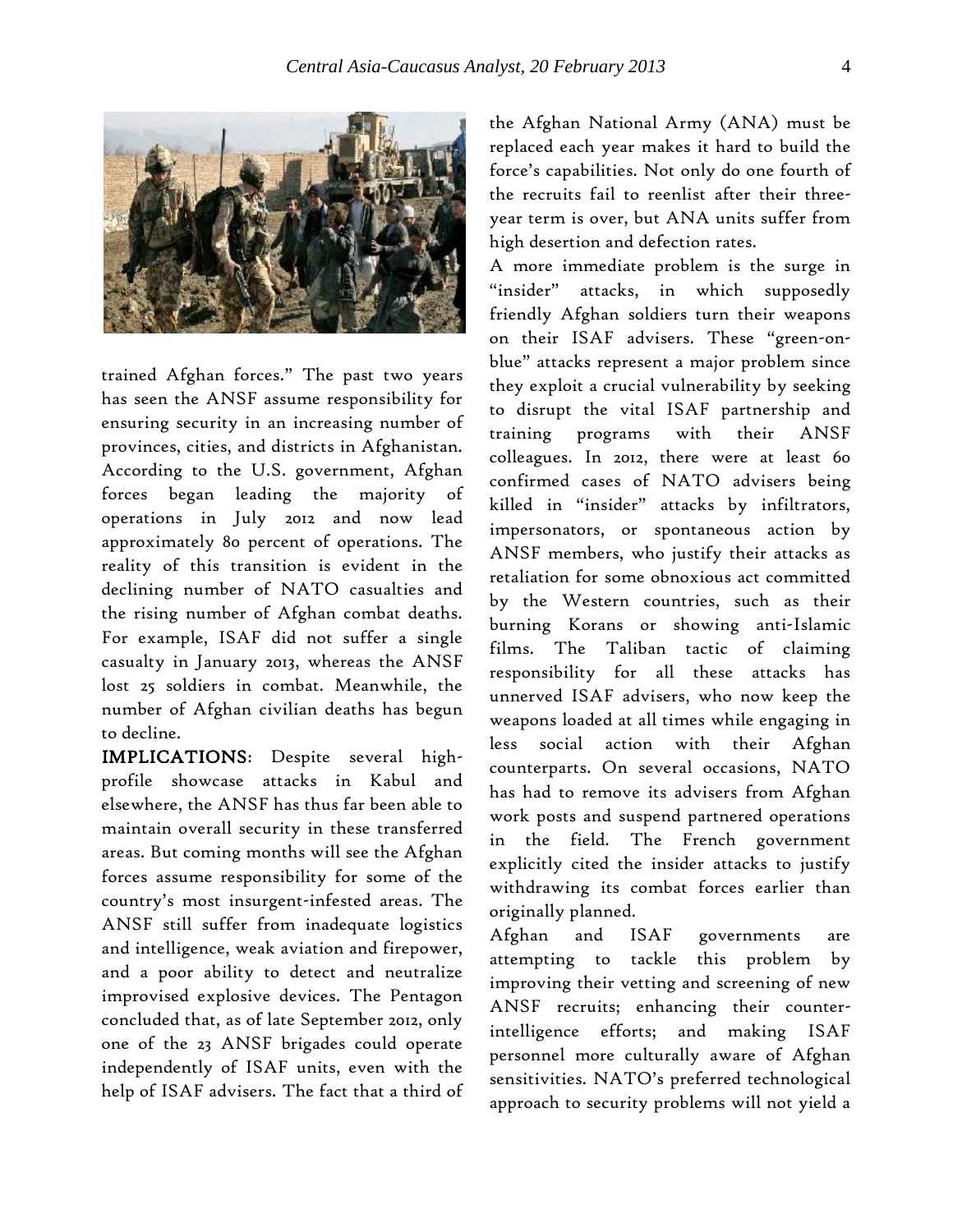solution to this problem. The foreign forces must rely on fellow Afghans to use their superior cultural knowledge and human intelligence to prevent such infiltration. Furthermore, NATO's plan to shift the ISAF mission from having coalition forces partnering and operating with similar ANSF units to their providing security assistance, in which small ISAF advisory units ("security force assistance teams") are embedded in Afghan units at the NATO brigade-level as enablers and trainers, should reduce the incidents of insider attacks. Most of the green-on-blue attacks do not involve soldiers who serve together on a constant basis. Instead, they naturally find it easier to kill people who they encounter on episodic or random contacts.

The rapid increase in the ANSF's size has contributed to this insider problem since it invariably led to a relaxation of recruitment and supervisory standards. Between December 2009 and October 2012, the NATO Training Mission- Afghanistan (NTM-A) helped the ANSF grow by more than 140,000 personnel, to some 352,000 soldiers. Almost 5,000 NTM-A trainers serve in Afghan institutions, while some 400 ISAF military and police advisory teams deploy with ANSF units in the field. They have trained more than 3,200 ANSF instructors in a "train the trainers" program aimed to allow NTM-A to reduce its presence like the rest of NATO.

Last summer NATO confirmed its plans to reduce the ANSF to 230,000 troops after 2015 for affordability reasons. The costs of maintaining the current force of 352,000 exceed the budget of the entire Afghan government. Nonetheless, some U.S. defense leaders and members of Congress want to keep the larger force until the Taliban threat is more clearly under control. The 230,000 troop figure was based on an analysis done by the Center for Army Analysis a few years ago. During his Senate confirmation hearings last year, Gen. Dunford said he would review that recommendation.

CONCLUSION: Despite generally hostile public opinion, NATO governments have proven surprisingly successful at sustaining their forces in Afghanistan because NATO leaders have defined keeping their Afghan commitment an issue of alliance solidarity. Nonetheless, although they have pledged to continue some kind of post-ISAF mission after 2014, NATO governments seem eager to remove almost all their combat forces in the next two years despite convincing evidence of substantially improved Afghan military capacity. This approach, while corresponding to political realities in the Western democracies, unfortunately feeds Afghan expectations that the West will once again abandon their country and emboldens Iran and Pakistan to make plans presuming a post-NATO security vacuum in Afghanistan that they are eager to fill.

AUTHOR'S BIO: Dr. Richard Weitz is a Senior Fellow and Director of the Center for Political-Military Analysis at the Hudson Institute.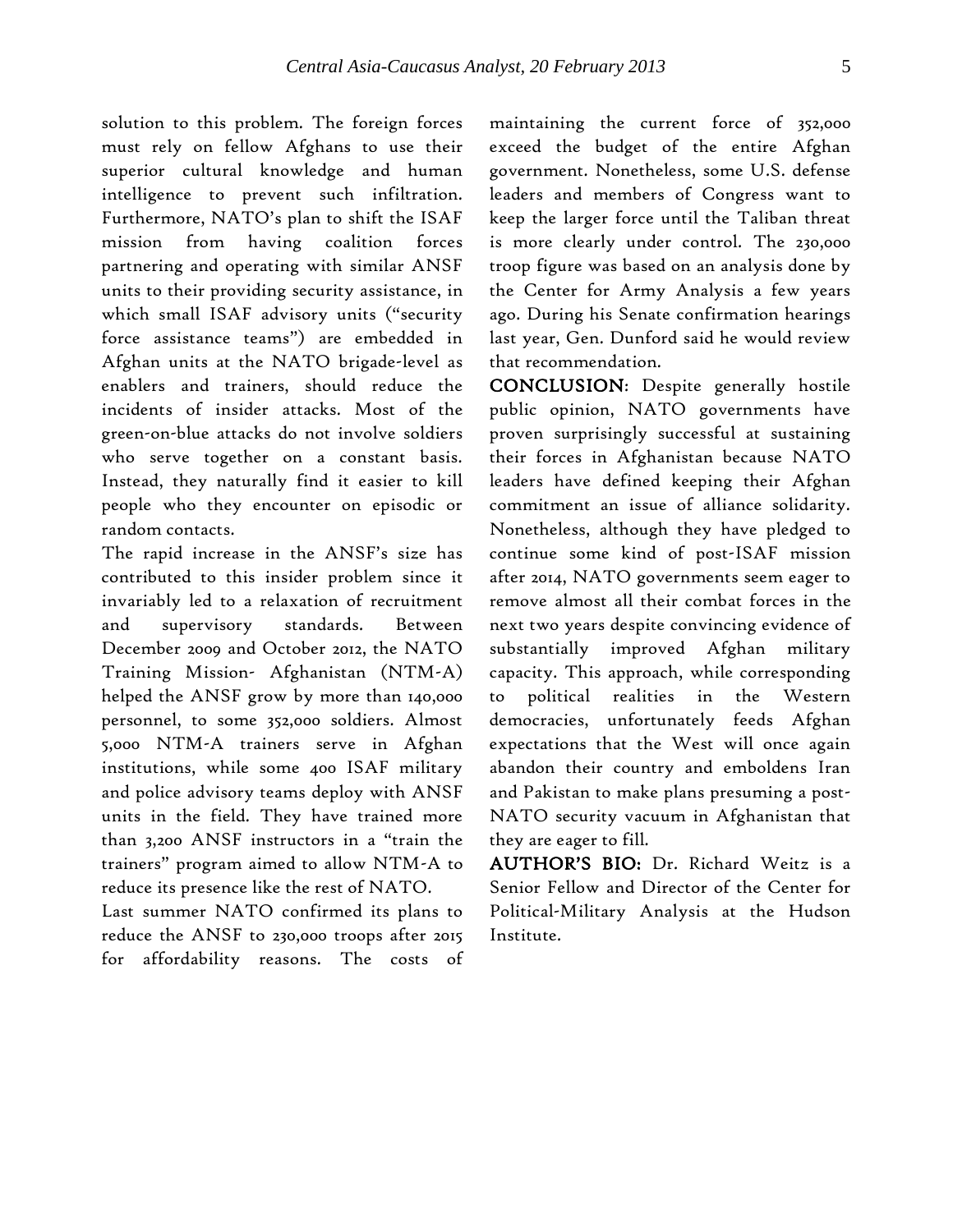# UZBEKISTAN WITHOUT THE CSTO *Farkhod Tolipov*

*On December 19, 2012, the summit of the Collective Security Treaty Organization adopted a decision according to which Uzbekistan de facto completely ceased its membership in this organization. It seems that such a decision is to the mutual disadvantage of both Uzbekistan and the CSTO. Uzbekistan lost one important, albeit weak, multilateral platform for international engagement; the CSTO lost one important, albeit stubborn, member. The strategic and geopolitical situation in Central Asia became even more uncertain than has so far been the case. Uzbekistan's bilateralism cannot be a panacea in face of security challenges, while the CSTO's multilateralism, in turn, cannot be efficient in the region without Uzbekistan.*

BACKGROUND: Since the Collective Security Treaty of several former Soviet republics was signed on May 15, 1992, in Uzbekistan's capital Tashkent, the country has remained a reluctant party to this Treaty. In 1999 Uzbekistan did not prolong the Treaty and for long remained outside the sole post-Soviet collective security arrangement.

The CST was transformed into an Organization – the CSTO – in 2002 and has since then functioned as the only full-fledged security institution in the post-Soviet space. After being exposed to an alleged "color revolution" attempt committed in May 2005 by the so-called "Akromiya" group - a splinter of the Hizb-ut-Tahrir Islamic organization – in its provincial Andijan city, Uzbekistan decided in 2006 to restore its membership in the CSTO, perceiving the events as allegedly plotted by the U.S. (see the  $oI/I/I/O6$  Issue of the CACI Analyst). Concerned with the survival of its regime, Tashkent turned to Moscow hoping for a tentative security umbrella, due to Moscow's support for authoritarian regimes in its neighborhood and its concern over the

possibility of color revolution scenarios in Russia itself.

However, Uzbekistan's newly established membership in the CSTO has remained nominal since 2006. Tashkent has not ratified any agreement adopted in the frameworks of this organization, has not attended its joint military exercises and has refrained from active involvement in other non-military spheres of cooperation. In June 2012, Tashkent finally announced officially that Uzbekistan suspended its participation in the CSTO. This ad-hoc situation lasted until December 2012. Between its suspension and its complete termination of membership in the CSTO, Uzbekistan adopted its new Foreign Policy Concept in September 2012 (see the [09/05/2012](http://cacianalyst.org/?q=node/5829)  [issue of the CACI Analyst\)](http://cacianalyst.org/?q=node/5829). The Concept asserts four "no's", namely: no to deployment of foreign bases in Uzbekistan; no to membership in any military block; no to participation in international peace-keeping operations; and no to the mediation of any external power in the resolution of regional conflicts in Central Asia.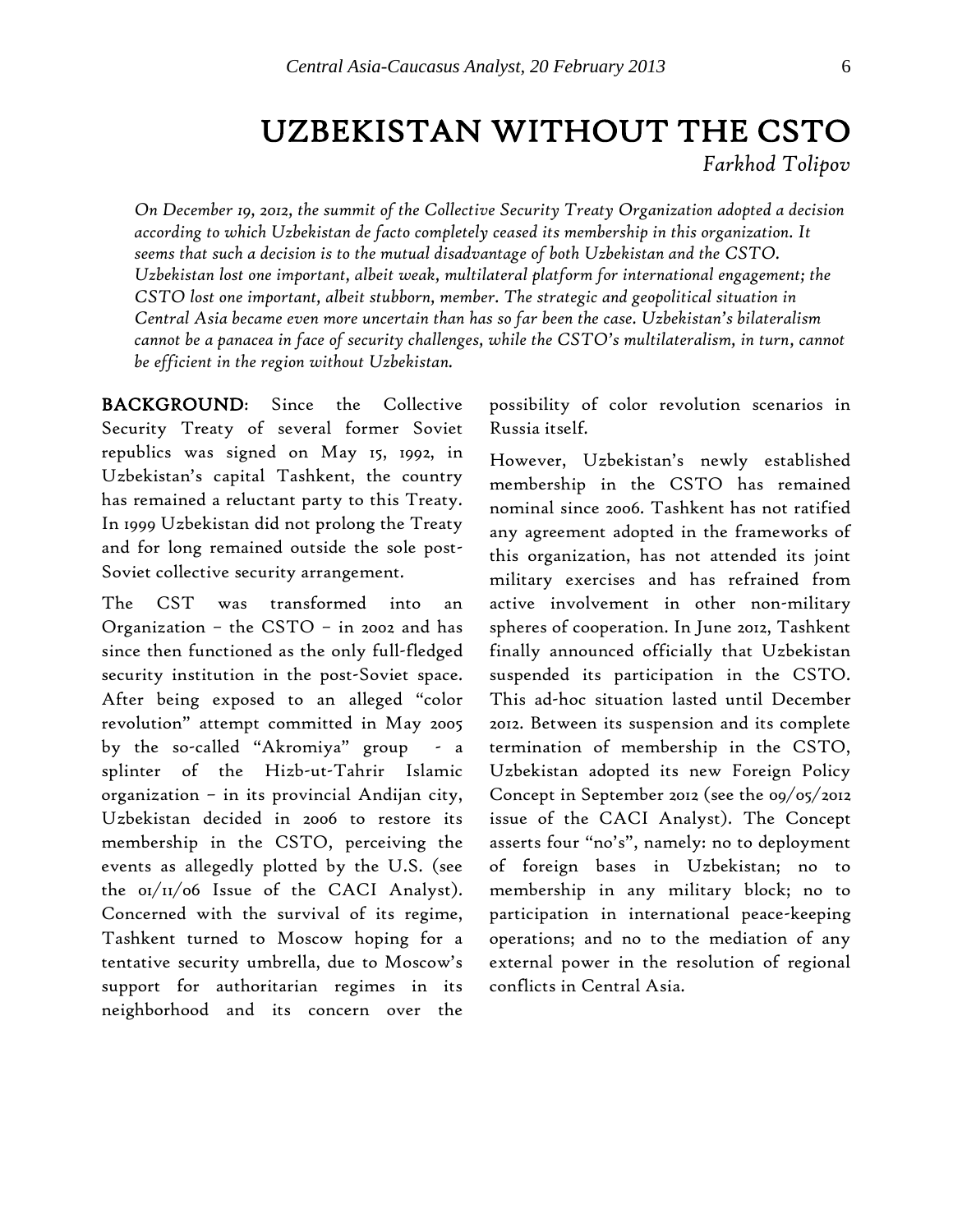

On the eve of the December 19 CSTO summit, Russian Foreign Minister Lavrov made a visit to Tashkent during which it was stated that Russia and Uzbekistan remain strategic partners and maintain alliance relationships. This chain of events has reflected Uzbekistan's complete abandonment of the multilateral security arrangement and its bilateral preferences in this sphere.

IMPLICATIONS: The decision was adopted as international forces are being withdrawn from Afghanistan and all Central Asian countries express serious concerns about the possible exacerbation of the situation in Afghanistan by 2014. Interestingly, one of the official explanations for Uzbekistan's exit from the CSTO was that Uzbekistan disagreed with the organization's stance on the Afghan issue. In reality, however, it seems that Tashkent wants to stay free from geopolitically burdened obligations within this quasi-alliance and to prepare for any option regarding its security arrangements.

Meanwhile, it is symptomatic that President Karimov uses any occasion to express his apprehension with the imminent tension and instability in the region after the withdrawal of international forces from Afghanistan. Delivering his congratulations to Uzbekistan's Military Forces on January 14, 2013, on the occasion of the Day of Defender

of the Motherland, he underlined that the situation in the region is troublesome, that a number of non-traditional threats can spread in the region, such as proliferation of weapons of mass destruction, political and religious radicalism and extremism, conflicts nearby our borders, activation of terrorist groups, exacerbation of socio-economic problems, political and inter-ethnic enmity as well as rivalry of external forces in the region – all likely to lead to a destabilization of the military-political situation.

The president also mentioned the recently adopted new Foreign Policy Concept of the Republic of Uzbekistan. The foreign policy, Karimov argued, is based on a strong strategic approach, especially in the security sphere, and requires among other things the utilization of all means to achieve vital ends. However, it also requires a prudent combination of unilateral, bilateral and multilateral instruments.

Abandoning the CSTO, however, seems to have deprived Uzbekistan of a unique, albeit very inefficient, multilateral platform for watching, contributing, influencing, selfpositioning, and if necessary deterring.

Uzbekistan's withdrawal from the CSTO is likely to have geopolitical implications for Central Asia's regional security architecture. The question of "who will protect Central Asia as a whole and individual countries of the region and against whom?" is actually a question of threat assessment and defining means and ways of responding to those threats. It nevertheless seems that Tashkent disregards the significance of permanent engagement with neighboring countries in security matters.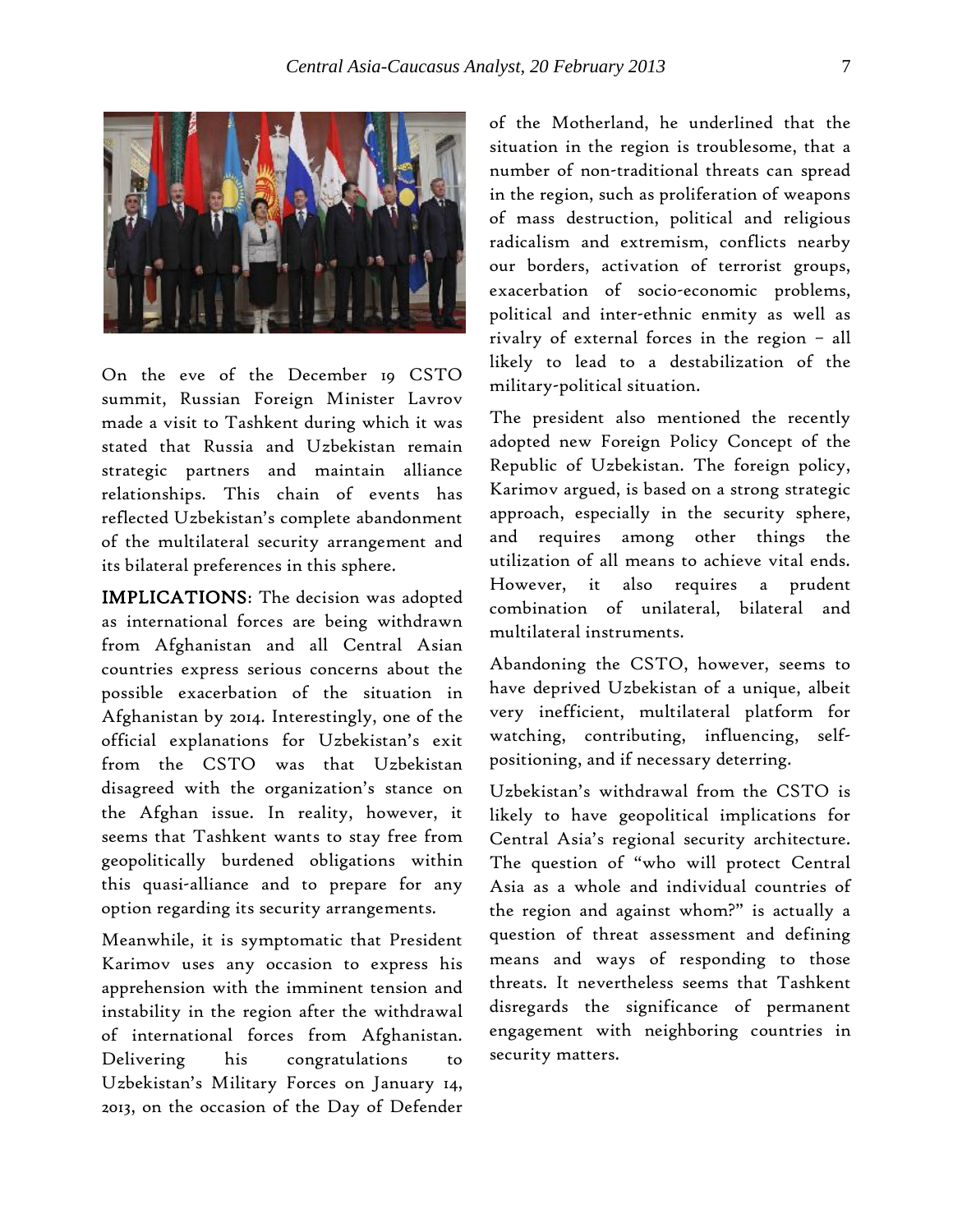In this regard, Uzbekistan's choice – adequate with respect to the CSTO per se – is inadequate when it comes to neighboring countries. The latter have the CSTO at their disposal and can appeal to it at any time when they find it expedient for the solution of regional security problems but will do this without Uzbekistan. At the same time, without Uzbekistan any regional security problem will remain unsolved even with CSTO assistance. Interestingly, on one hand, should the regional security environment exacerbate in Central Asia, and not unlikely due to tension between CSTO members and Uzbekistan, the CSTO can be appealed to for security assistance. However, on the other hand, Tashkent's existing strategic and alliance relationships with Moscow – the pillar and motor of the CSTO – can preclude any responses.

The main strategic flaw in the behavior of Uzbekistan and other Central Asian states is their obsession with national interests and disregard of a common regional perspective. Hence, Uzbekistan could have discussed its decision with its neighbors, at least in order to demonstrate good will in the region. Yet, some new tokens of post-CSTO arrangements in Central Asia undertaken by Tashkent have also appeared. In September 2012, President Karimov met with Kazakhstan's President Nazarbaev in Astana and in October with Turkmenistan's President Berdimuhammedov in Ashgabat. Both meetings covered Afghanistan and underlined the need for joint efforts to meet anticipated challenges after the drawdown of ISAF. Meanwhile, Kyrgyzstan and Tajikistan are strengthening their strategic ties with Russia. The Russian leadership recently decided to provide Kyrgyzstan's and Tajikistan's armies with free military technology, worth US\$1.1 billion \$400 million respectively. Uzbekistan must take this into account.

Finally, the analysis of Uzbekistan's gains and losses from abandoning the CSTO must also consider possible NATO-CSTO contacts. Russia is eager to establish such contacts whereas the NATO (or the U.S.) is reluctant. Would-be interactions between these two organizations could create a new and unprecedented security and geopolitical environment in Central Asia in which Uzbekistan must find its niche. The expected activation of relations between Uzbekistan and NATO in the aftermath of the Afghan campaign will require a more cooperative security policy from Tashkent on the regional level, also implying cooperative interaction with the CSTO.

CONCLUSIONS: Uzbekistan's options regarding regional security arrangements and international security partners have turned into a geopolitical riddle. On one hand, the country avoids multilateralism in the security sphere and prefers bilateral arrangements. However, the CSTO's inefficiency can hardly be substituted with Uzbekistan-Russia bilateral strategic cooperation. The problem of national security in such a complex region as Central Asia cannot be solved without strong commitment to multilateral international and regional security arrangements.

On the other hand, even Uzbekistan's national security, narrowly defined, is best ensured by recognizing the importance of regionalism in Central Asia. The expected restoration of the NATO-Uzbekistan partnership will inevitably bring up the issue of multilateral regional security arrangements. Moreover, if cooperation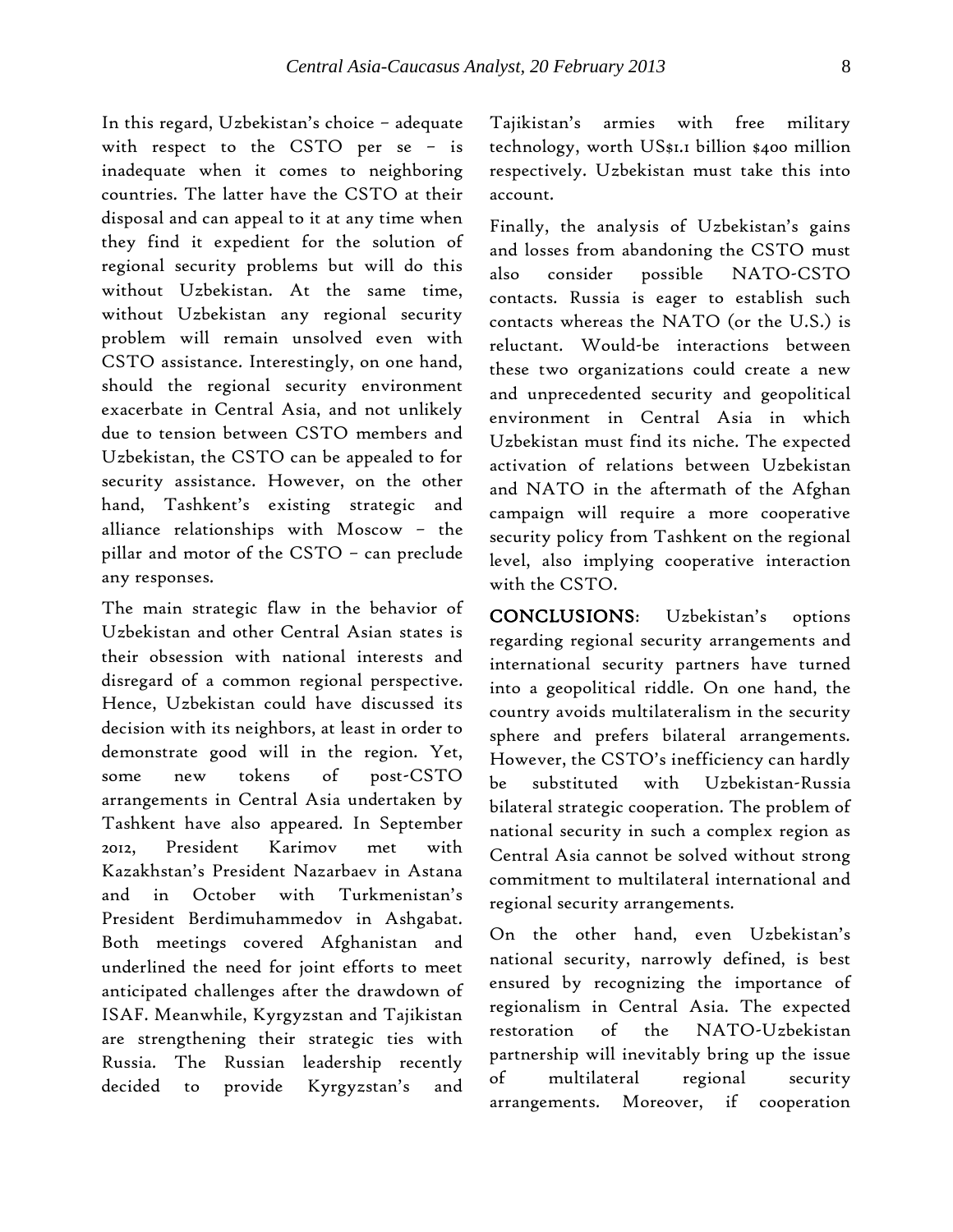between NATO and the CSTO is to evolve, then Uzbekistan, in spite of its recent departure from the CSTO, cannot remain indifferent to such cooperation and continue insisting on its ambiguous bilateralism.

While it is doubtful that Uzbekistan's decision to leave the CSTO was a prudent one, the CSTO's loss is also evident. While there is no question that Uzbekistan was a stubborn and difficult member, it remains an open question how the CSTO will now engage in Central Asia and deal with regional security problems without Uzbekistan.

AUTHOR'S BIO: Dr. Farkhod Tolipov holds a PhD in Political Science and is Director of the Education and Research Institution "Bilim Karvoni" in Tashkent, Uzbekistan.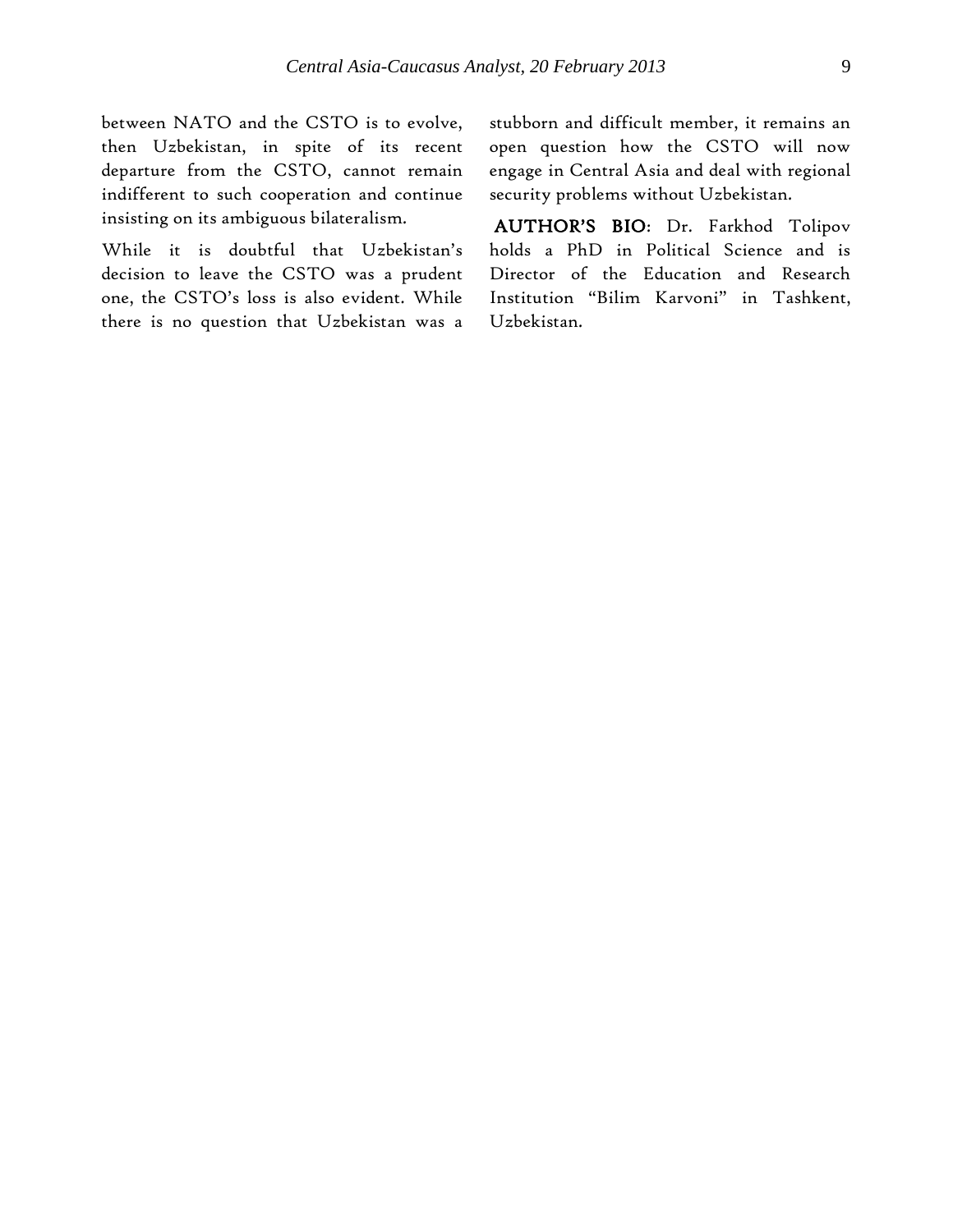# BAIKONUR AND RUSSIA'S DECLINING CLOUT IN KAZAKHSTAN

*Dmitry Shlapentokh*

*In 2011, Kazakhstan's President Nazarbaev expressed strong support for President Putin's initiative of creating a Eurasian Union. In fact, Nazarbaev himself presented similar ideas almost 20 years ago, in 1994. While Putin implicitly sees the new Eurasian Union as a Russia-centered geopolitical entity with exclusive ties between Russia and other members, Kazakhstan regards its relationship with Russia as just one among several others. In many ways Kazakhstan is actually distancing itself from Moscow, which has increasingly lost its attraction as a center of science and technology in the eyes of Kazakhstan's elite. One recent indication of this is Astana's apparent decision in December 2012 to phase out Moscow's control over the Baikonur Cosmodrome.* 

BACKGROUND: Nazarbaev's declaration of his desire to form a Eurasian Union in the beginning of the post-Soviet era awarded him a special status among promoters of Eurasianism such as Alexander Dugin, who even published a book about Nazarbaev's providential role. Nazarbaev has never publically dismissed the idea and seemed most enthusiastic when Putin promulgated the creation of a Customs Union aiming to lay the foundation of a close Eurasian Union. The fact that the union is envisioned as not only an economic, but also a geopolitical entity has caused a considerable degree of apprehension in Washington policy circles. Secretary Clinton for example has described the Eurasian Union as the USSR in disguise with Moscow in the center.

Yet, despite its continuous praise for Eurasian Union and its strong existing ties with Russia, many of Astana's recent decisions imply that Kazakhstan has actually distanced itself from Moscow, especially by challenging Moscow's cultural and scientific predominance in the region. The most recent example in this regard puts into question Russia's program of space exploration and is an indication of Astana's skepticism toward the prospect of a Moscow-centered Eurasian space.

In the beginning of its existence as independent state, Kazakhstan was closely connected with Russia not only economically but also by cultural and ethnic ties. A large part of Kazakhstan's population consisted of Russian-speakers, which actually constituted a majority in the country's north. Russian, not Kazakh, had the official status of national language. This fascination with Russia, or at least with Russian culture, science and language, persisted throughout the early post-Soviet era. It fit nicely with Nazarbaev's early Eurasianism, or at least in his belief that Moscow would remain Kazakhstan's primary ally. As a result, the Gumilev University with instruction in Russian was established in Kazakhstan. Lev Gumilev, sometimes called "the last Eurasianist," advocated harmonious "symbiosis" between the Russian and Turkic peoples of Eurasia while assuming that Russian would remain the major language of discourse.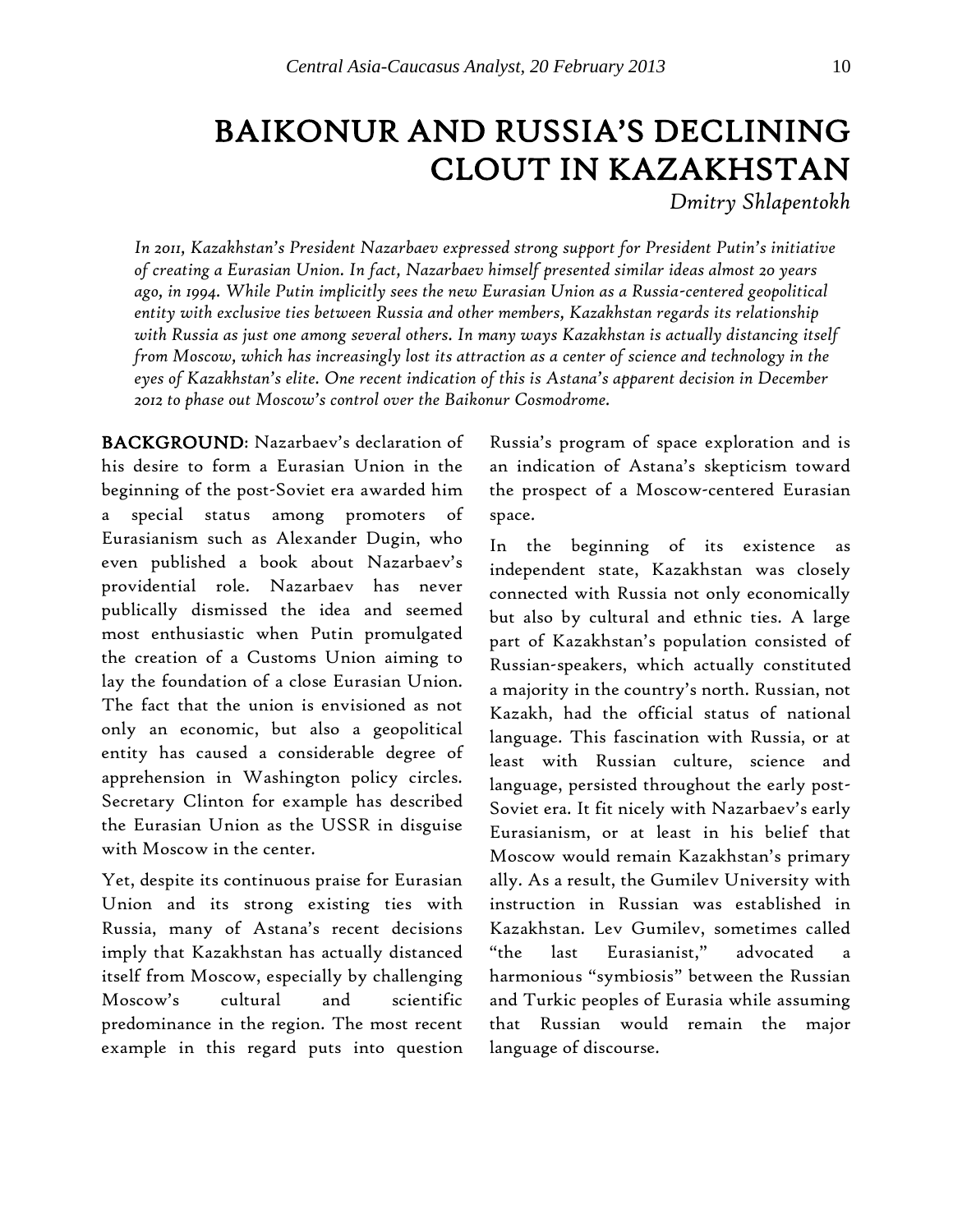

However, as time progressed Nazarbaev's "Eurasianism" with its strong gravitation toward Russian culture, language and related technological prowess, started to decline. The Kazakh language was increasingly made a prerequisite for career prospects, especially in government. At the same time, Astana increasingly saw the general and often catastrophic degradation of Russian science and culture in spite of some improvement during the Putin era. This had direct implications for Astana's cultural and scientific policies.

IMPLICATIONS: One important implication was a change of Astana's educational policy. While Gumilev University continued to exist, new universities, including the recently opened Nazarbaev University, had a completely different linguistic and staff composition. Rather than Russian, English is the language of instruction. The university is staffed by western researchers and teachers who are attracted to Kazakhstan by extremely generous salaries.

The decline of interest in Russian culture is also evident in Nazarbaev's program to move from the Cyrillic alphabet to the Latin. Nazarbaev has certainly asserted that this step has nothing to do with geopolitical orientations and it should be underlined that

the ambition to introduce the Latin alphabet is no novelty in Kazakhstan. Yet, regardless of Nazarbaev's assertions, the move clearly indicates a decline of Russia's centrality as the focus of political and cultural discourse in Kazakhstan.

Russia's declining attraction is also manifested in Kazakhstan's questioning of Russia's technological prowess, which was demonstrated clearly in Astana's rethinking of arms imports from Russia. While Astana has by no means discarded its import of Russian weapons, it increasingly considers Russia to be just one among many suppliers, whose products are viewed as equal to or even better than those of Russia. Indeed, Kazakhstan is currently in the process of establishing joint production with or entering into purchase agreements from a variety of suppliers ranging from Turkey to China. Moreover, Astana increasingly believes that it possesses sufficient expertise to produce a range of weapons systems itself.

An even clearer manifestation of Astana's skepticism toward Moscow's technological prowess is Astana's reevaluation of Russian assistance in developing Kazakhstan's space program. The desire to find alternatives to Moscow in this respect emerged already in 2009 when Nazarbaev discussed the possibility of cooperation with France in developing the space program albeit cooperation with China is also not excluded. In December 2012 it was officially announced that Astana wanted to repossess Baikonur – the hub of the Soviet space industry and rocket launching – which is still under Russian control. The Kremlin was seemingly surprised by this move and termed the Kazakh side's statement "unjustifiably aggressive."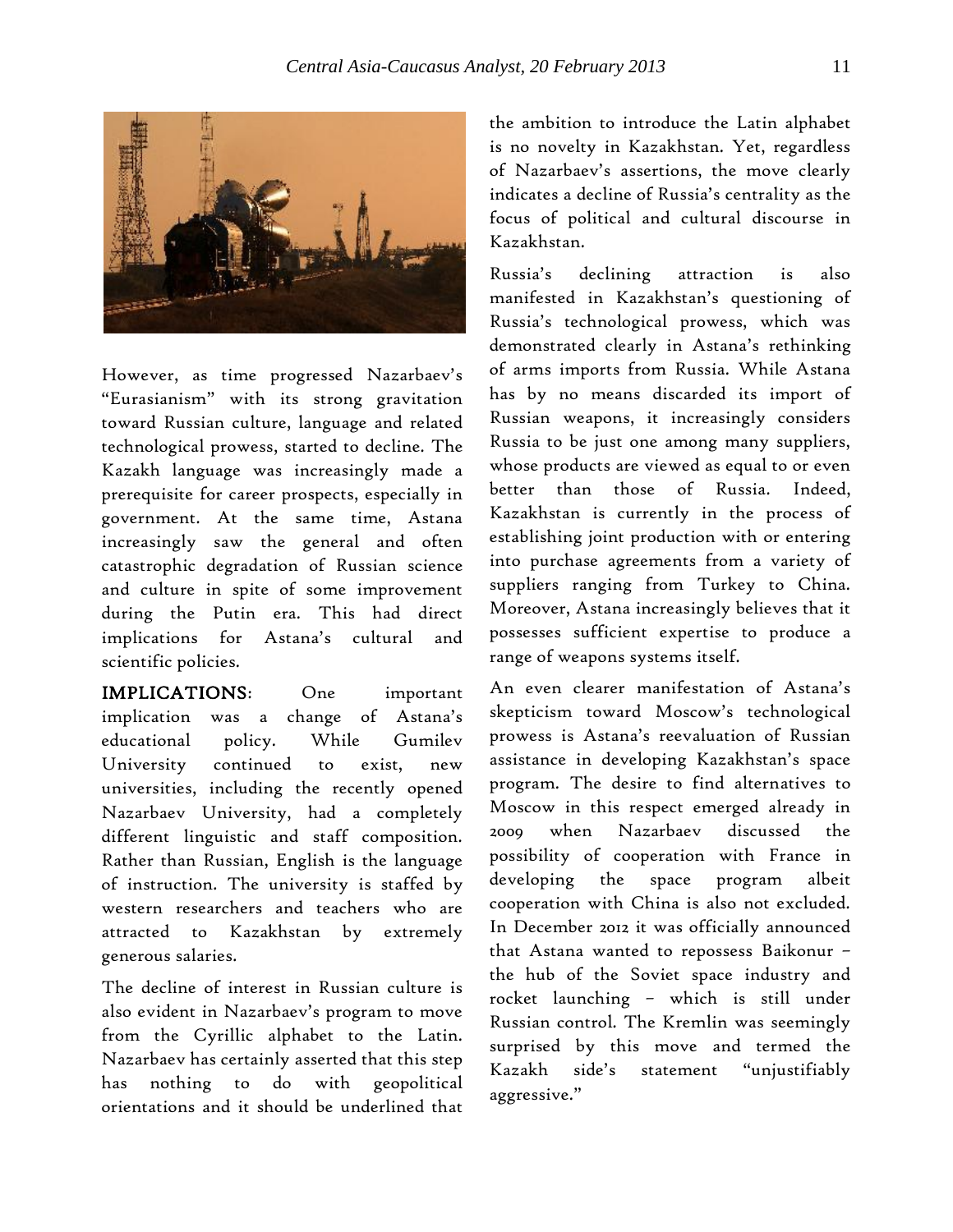The desire to expel Moscow from Baikonur has a significant symbolic meaning in the context of the USSR's status as a great space superpower just a few decades ago and Moscow's self-understanding as the true successor of the USSR technological prowess. Yet, Astana evidently does not consider this to be the case anymore as it demonstrates its ambition to find other collaborators, most likely Western ones, or alternatively to manage the entire enterprise alone. Indeed, Kazakhstan does not seem intimidated by Moscow's assertions that Russian personnel could leave Baikonur and that Russia will cease payments worth millions of dollars for using the facility.

While Kazakhstan's decision on Baikonur holds significant symbolic importance in its own right, the developments also have broader geopolitical implications. Increasingly, Astana views Moscow as an equal partner at best; but hardly as the only and possibly not even as a major partner. It is also unlikely that Moscow would come to view Kazakhstan as an equal, especially due to the rising Russian nationalism and its generally condescending attitude toward Central Asians. In fact, Moscow is also skeptical toward the prospect of true integration with Kazakhstan and has according to some reports already started the construction of an alternative to Baikonur in Russia's Far East. It is becoming clear that Moscow is unwilling to accept the prospect of Kazakhstan's increasing scientific and technological independence from Russia and seeks to secure its complete control over space projects in case its relationship with Astana deteriorates.

While Nazarbaev's meeting with Putin in February 2013 created the impression that

problems are solved, such assurances should be taken with a grain of salt. Indeed Baikonur is only the most recent indication of problems arising in the relationship between Astana and Moscow, which risks becoming decidedly less harmonious in the future and could increasingly come to resemble that between Moscow and Minsk. Indeed, the fact that Belarus and Russia have been a part of a "Union State" for decades has not prevented mutual suspicion and in some cases hostility. Indeed, as Moskovskie Novosti correspondent Arkadii Dubnov has noted, "the space conflict is just the top of the iceberg of the general conflicts in the Russia – Kazakhstan relationship."

CONCLUSIONS: In the very beginning of post-Soviet era, Kazakhstan saw Russia as the cultural and scientific center of the post-Soviet universe and its elite had a genuine interest in Eurasian integration. Yet, as time proceeded, Moscow's attraction as one of the global centers of science and technology started to fade, a process that induced Astana to look elsewhere for expertise and to develop its own technological capabilities. Consequently, Astana increasingly regards itself as Moscow's equal, a notion that the Moscow elite will hardly accept. These developments provide bleak prospects for the geopolitical cohesiveness or even the existence of the Eurasian Union as a viable geopolitical body.

AUTHOR'S BIO: Dmitry Shlapentokh is Associate Professor of History, Indiana University at South Bend.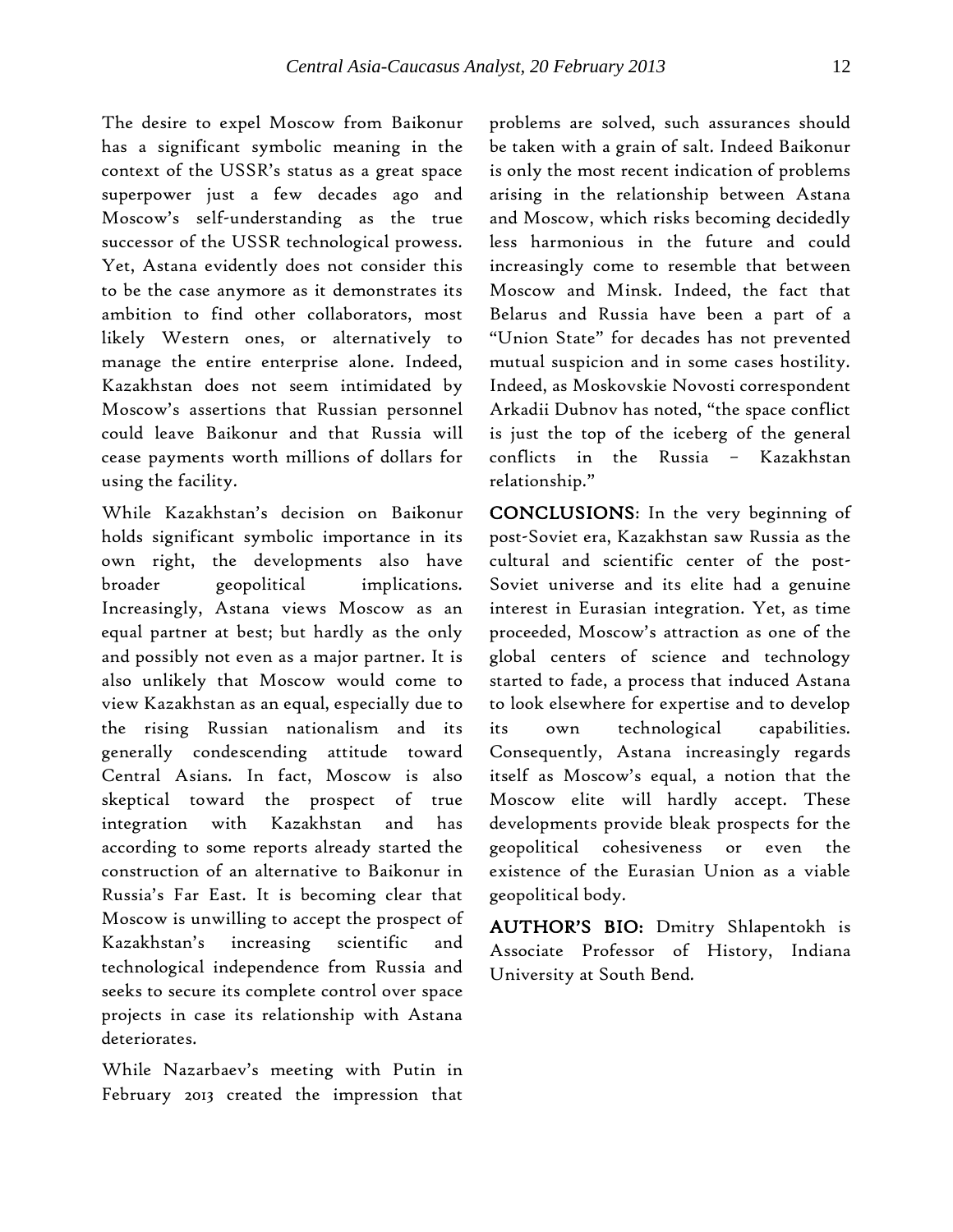# DAGESTAN'S COMMISSION FOR REHABILITATION OF REBEL FIGHTERS: A FAILED EXPERIMENT?

*Huseyn Aliyev*

*The escalation of insurgency-related violence in Dagestan, in conjunction with the inability of law enforcement and the military to deal with the increase in militant attacks, were among the reasons for the government of Dagestan to establish in 2010 a commission aimed at rehabilitating rebel fighters. Yet, despite scores of processed applications and a number of successful cases claimed by the commission during the last three years, conflict-related violence continues to increase in Dagestan. Created by the government of Dagestan as the first effort to implement a "soft" form of counterinsurgency, the rehabilitation commission nevertheless lacks legal and social mechanisms to ensure fair treatment of former militants and to re-settle them in civilian life.*

BACKGROUND: The commission for rehabilitation of former members of the militant underground was created by a decree of Dagestan's president Magomedsalam Magomedov on November 2, 2010. The main goal of the commission is to ensure the return of rebel fighters to civilian life by guaranteeing them safety and fair treatment by the law enforcement, with follow-up assistance in their adaptation to normal life. Since its establishment, the commission has held 17 meetings, processed 46 applications (31 positively) and addressed 150 complaints. The commission reports that although some of its applicants are currently serving prison terms, 23 former members of Dagestan's insurgent

groups were successfully rehabilitated and presently live and work in urban or rural areas of the republic.

Apart from the assistance to those militants who wish to surrender and need a guarantee of fair treatment from Dagestan's president, the commission also works on discouraging potential rebel recruits from joining the insurgency by holding seminars and working on awareness campaigns. As stated by a key member of the commission in an interview to the Caucasian Knot: "The commission serves as a platform of an ideological struggle. We seek for people who were only recently members of the insurgency and are ready to convince others not to repeat their mistakes."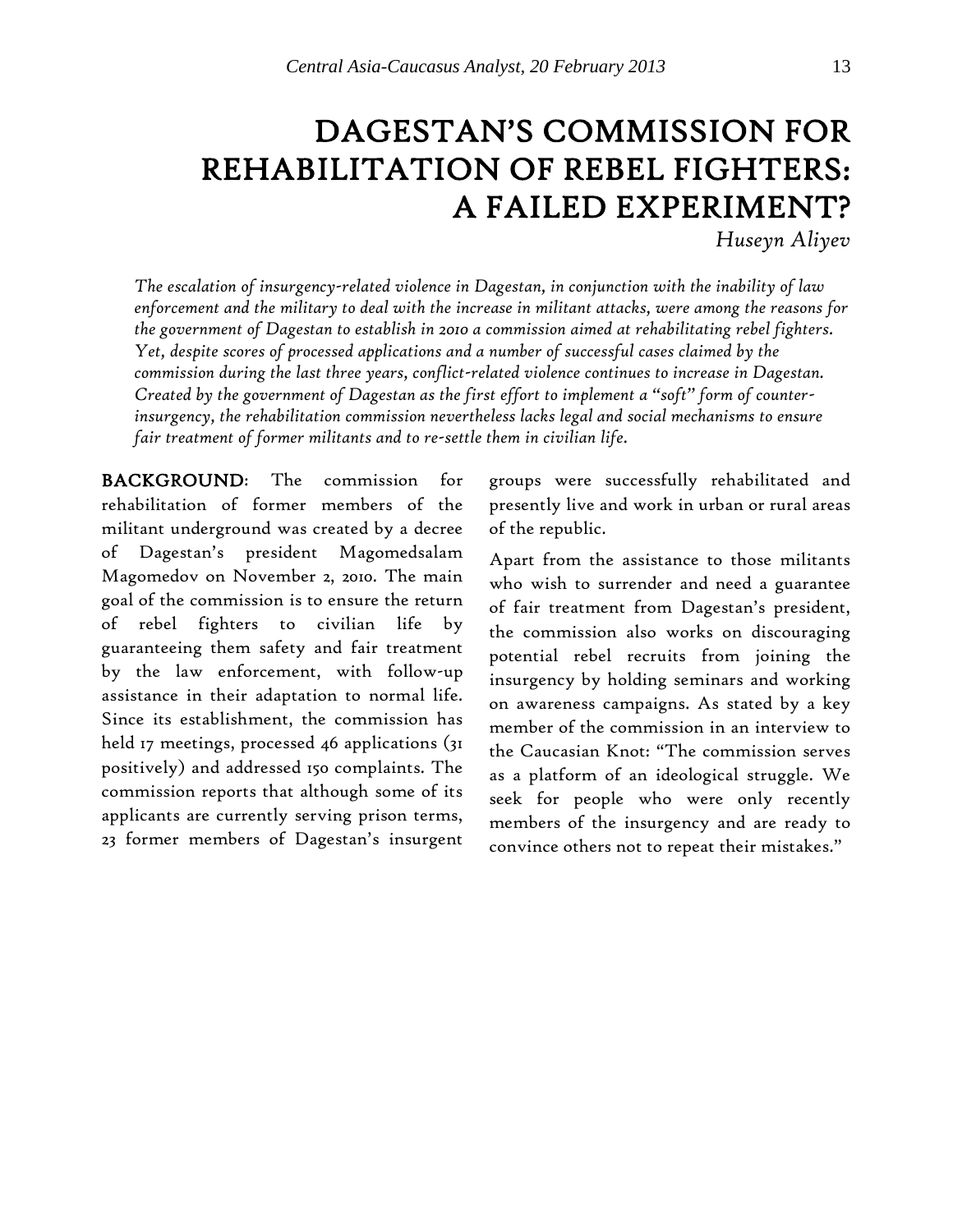

From 2011 onward, the commission members were also taking part in negotiations for the surrender of militants besieged during counter-terrorism operations conducted by the law enforcement agencies in Dagestan. After ensuring that the former militants are cleared of criminal charges or have served their sentences, commission members provide support for their applicants' resettlement and stay in touch with them on a permanent basis. As of 2013, there were no cases of rebels rehabilitated by the commission re-joining their former comrades in arms. Praised by the republic's authorities as a success, Dagestan's rehabilitation commission has served as a role model for the establishment of a corresponding institution in Ingushetia, where the separatist insurgency is also on the rise.

The creation of a rehabilitation commission in Dagestan represents the first effort to implement a "soft" form of counterinsurgency, markedly different from the brutal military-centered tactics employed by Ramzan Kadyrov in Chechnya. In contrast to previous approaches involving seasonal amnesty campaigns for rebel fighters in the region, particularly implemented in Chechnya and to a lesser degree in Dagestan, Dagestan's commission is designed as a permanent

institution with branches operating in all administrative districts of the republic.

IMPLICATIONS: As reported by the Caucasian Knot, Dagestan in 2012 saw the most intense conflict-related violence across the North Caucasus. Not only did more conflict-caused deaths among security personnel, civilians and rebels occur in Dagestan than elsewhere in the region during the last three years, but the scale of violence in the republic also continues to increase at an alarming rate. In contrast to 378 people killed as a result of the insurgency in 2010, 413 deaths occurred 2011 and 405 in 2012. The armed resistance in Dagestan lost 231 of its members in 2012, compared to 173 in 2011. The same year, 110 law enforcement personnel were killed, in comparison to 111 members of security forces in 2011.

These data decisively dwarf the modest numbers of militants who surrendered to the rehabilitation commission over the last three years – 46 applications. Moreover, comparing the commission's reports for 2011 and 2012 it appears that only six militants applied to the commission in 2012. A more detailed analysis of the applications to the commission reveals that the predominant majority of ex-rebels were either recent recruits or rebel collaborators with no combat experience. As observed by a co-chairman of the Dagestan's NGO Territory of Peace and Development, not a single "real" insurgent yet approached the rehabilitation commission.

A number of local observers also emphasized that apart from the lack of trust among insurgents, Dagestan's commission is also not particularly popular with the law enforcement officials. As a result, seven members of the armed underground who surrendered to the commission in 2012 were handed over to the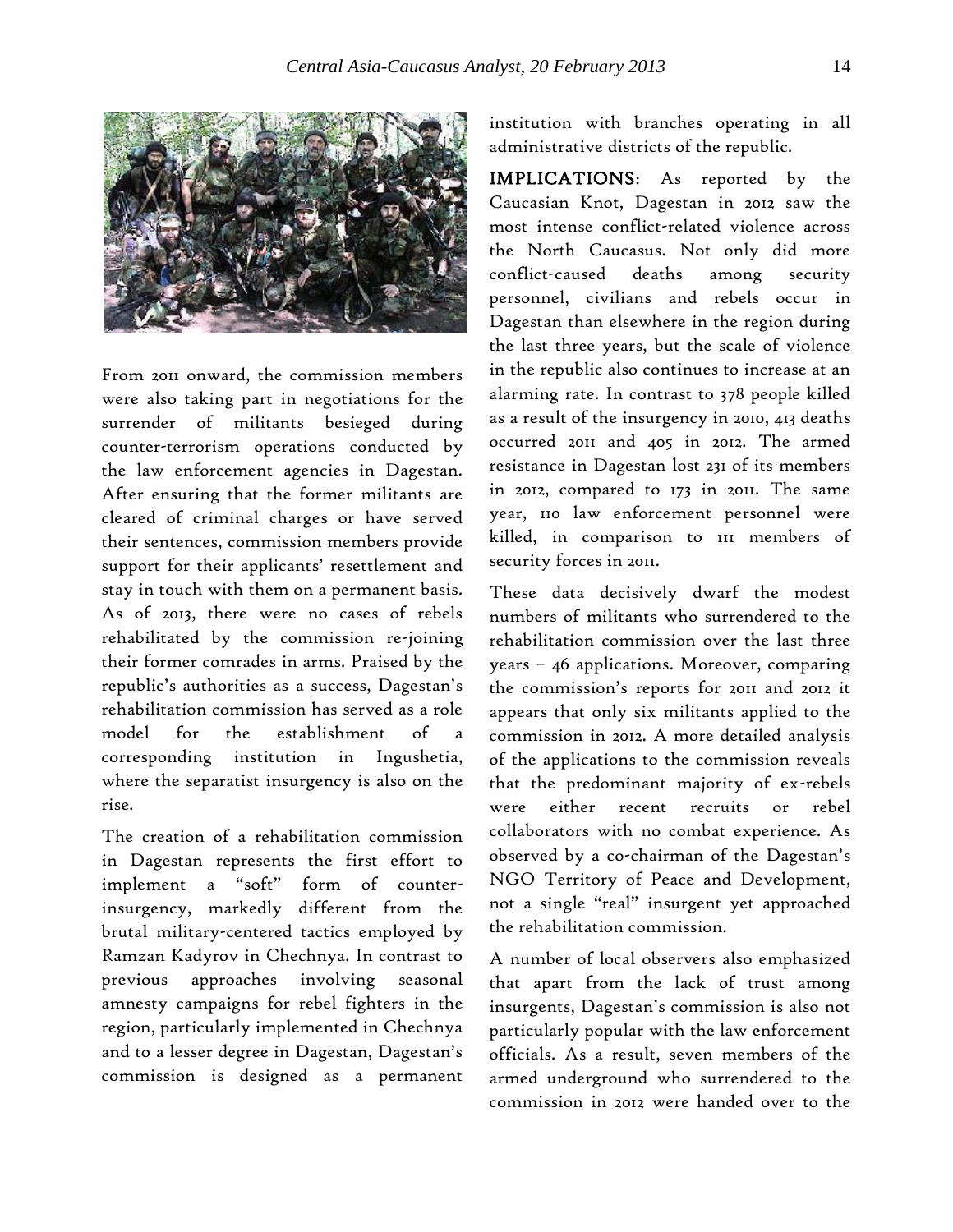criminal court and delivered prison sentences – a development that will hardly serve as an encouragement for future rebel applicants to the commission.

The commission members are clearly aware of the shortcomings of their institution. As lamented by the commission's representative, Bagir Malliyev, Dagestan's siloviki (law enforcement) are positive only towards those members of the armed resistance who admit their guilt, testify, cooperate with the investigation, and preferably surrender voluntarily rather than being captured as the result of a counter-terrorism operation. Thereby, the role of the rehabilitation commission, as envisioned by the republic's officials, is limited to assisting the law enforcement in persecuting the militants rather than ensuring their return to civilian life.

Furthermore, the commission's treatment of its applicants are clearly counterproductive; the commission practices televised public appeals during which former rebels are expected to repent and condemn the armed resistance. This not only puts them in danger of retribution from former fellow insurgents but is also humiliating. Such an approach will most likely deter rebel recruits from dealing with the commission in the future – an implication suggested by the low turnout of applicants in 2012.

In addition, far from offering its applicants employment opportunities, the commission encourages them to seek jobs on their own. According to Mallayev, rehabilitated exmilitants usually end up working in private logistics, construction or farming; low paid

part-time types of employment with few prospects of earning a decent income. According to residents of the North Caucasus, this difficulty of finding employment is among the primary reasons why young people join the rebels in the first place.

CONCLUSIONS: Post-conflict rehabilitation initiatives are a crucial feature of successful conflict resolution. Therefore, the creation of Dagestan's commission for rehabilitation of insurgency members, the first of its kind in the North Caucasus, is unboundedly a unique phenomenon for the region. Its emphasis on the necessity for a "soft" counter-insurgency approach is an aspect of conflict resolution that has long been neglected by Russian and local authorities alike. Yet, both the simmering violence in the republic and the markedly low numbers of rebel fighters applying to the commission suggest that the rehabilitation initiative has failed to decrease the intensity of the conflict. Having achieved only a handful of modest accomplishments in the rehabilitation of former insurgents, the commission can hardly serve as a platform for peace-building. Its achievements in terms of "soft" counterinsurgency measures are dubious as well: the public humiliation of surrendered rebels and their handover to criminal investigations, which often result in prison sentences and bleak prospects for future, are hardly an incentive for young rebels and even less so for more experienced fighters to seek a return to normal life.

AUTHOR'S BIO: Huseyn Aliyev is a Ph.D Candidate at the University of Otago, New Zealand.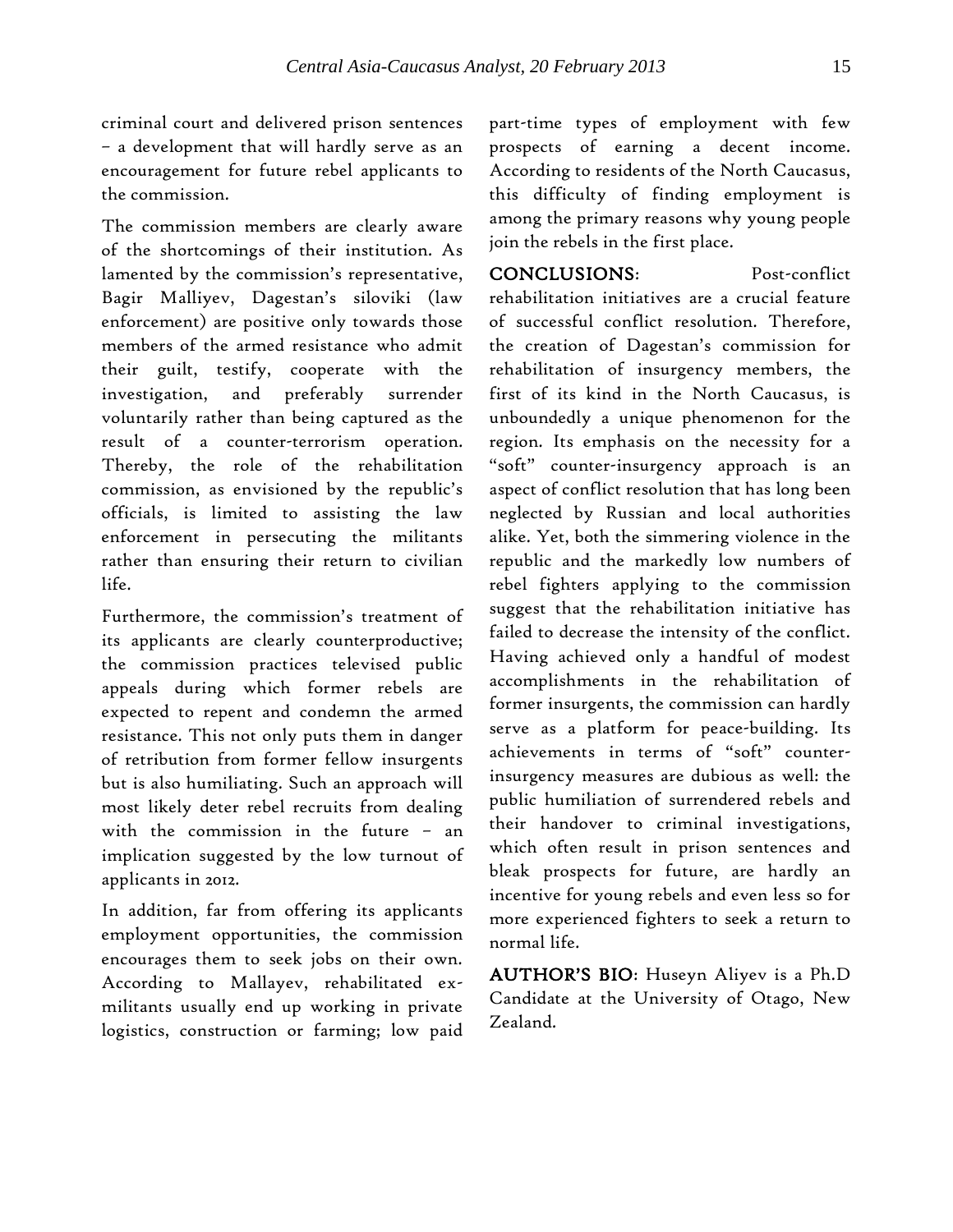# FIELD REPORTS

## EU EXPRESSES CONCERNS OVER DEVELOPMENTS IN GEORGIA *Eka Janashia*

In mid-February, EU officials issued a warning to Tbilisi that the EU's Association Agreement with Georgia, including visa liberalization and the Deep and Comprehensive Free Trade Agreement, might not be signed at the upcoming Eastern Partnership (EaP) Vilnius Summit in November 2013.

The incident taking place in front of the Georgian National Library on February 8 exacerbated the EU's apprehensions over the "deterioration of the power-sharing arrangement" between PM Bidzina Ivanishvili's Georgian Dream (GD) coalition and President Mikheil Saakashvili's United National Movement (UNM) party.

The tensions began on February 6 when the parliament discussed the constitutional amendments offered by GD lawmakers, implying a restriction of presidential power through depriving the president of the right to dismiss the government and appointing a new one without parliamentary approval.

The UNM MPs agreed to vote for the amendments only on the condition that a pro-Western foreign policy course in incorporated in the constitution as a binding clause and to raise the requirement for endorsing constitutional amendments from two-thirds to three-fourths of the MP votes. The GD

parliamentary majority, however, did not accept the proposal arguing that the issue could be discussed separately but not as part of the same package.

Failing to secure the UNM's support for approving the constitutional amendments, the GD postponed president's annual state of the nation address in parliament scheduled for February 8. "The president will of course be given an opportunity but it will only happen after the president and his political team explicitly express their position on this concrete issue [on the constitutional amendments related to the presidential powers]," Parliamentary Speaker David Usupashvili said on February 7.

In response, Saakashvili decided to address the public from the National Library in the presence of foreign diplomats, journalists, UNM party members and activists. Protesters aiming to thwart the event had gathered outside the National Library before the scheduled time. The chaos started when UNM lawmakers and Tbilisi's mayor Gigi Ugulava appeared in the vicinity of the crowd. As a result of the confrontation, several UNM MPs including Chiora Taktakishvili, Sergo Ratiani and party activist Giga Nasaridze were assaulted and injured by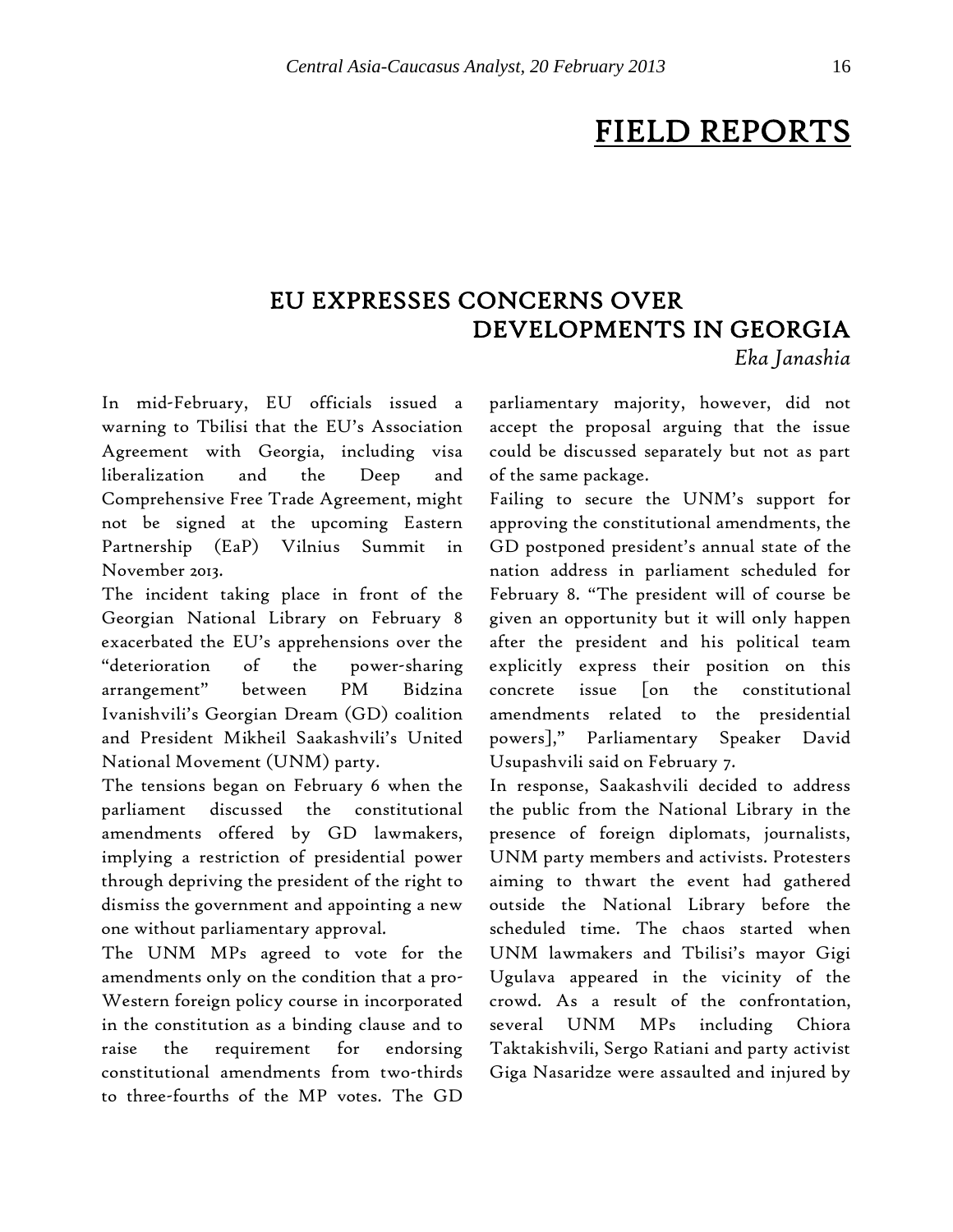protesters while trying to approach the main entrance of the Library.

Whereas police had been mobilized at the site, it failed to prevent the incident. Minister of Internal Affairs Irakli Gharibashvili, who arrived at the scene during the clash, asserted that the UNM members had been offered alternative routes to get inside the Library but they rejected the proposal and entered into open conflict with demonstrators. Saakashvili expressed "regrets" over the clash and eventually delivered the address to the nation from the presidential palace.

With reference to the incident, Štefan Füle, EU Commissioner for Enlargement and Neighborhood policy and the spokesperson for EU foreign policy chief Catherine Ashton, released a statement on February 10 saying that "the EU considers it of paramount importance for the future of Georgia's democracy that all political actors and institutions in Georgia be accorded due respect, in line with our shared European values."

Two days later Füle met with Saakashvili while visiting Tbilisi as part of the Informal Eastern Partnership (EaP) dialogue. In the course of the meeting, the president expressed hopes that at the upcoming Vilnius Summit in November, Georgia would obtain a declaration conferring the country a status of potential candidate for EU membership. However, Füle stressed that the best outcome Georgia can expect from the Summit is the finalization of negotiations on the Association Agreement.

Meanwhile, the European People's Party (EPP), the largest and most influential European-level political party, declared on February 15 that the violence taking place in front of the National Library "shocked the European public opinion" and could "undermine Georgia's Euro-Atlantic integration process." The EPP said that "it is impossible to finalize and sign an Association Agreement with a country that does not respect [European] principles anymore."

Commenting on this statement, Parliamentary Speaker Usupashvili said that the EPP is composed of various parties including the UNM. Hence, it might not be surprising that sometimes the EPP makes subjective assessments, Usupashvili said. In turn, the State Minister of Georgia for Reintegration, Paata Zakareishvili, ironically suggested that the EPP should be more critical towards Saakashvili and "notice things beyond Chiora's nose," with reference to MP Taktakishvili, one of the UNM leaders.

President Saakashvili stated that given the EPP's political clout, it would be able to block any issue considered relevant. It would thus be irresponsible to downplay the importance of the statement and Georgian politicians should instead address existing shortcomings to avoid unwanted consequences, he said.

While the GD coalition's representatives claim that Georgia's Euro-Atlantic integration is an indispensable process that could never be invalidated by a statement from the EPP, the European Commissioner for Home Affairs, Cecilia Malmström, who leads the visa liberalization related negotiations with Georgia, has three times delayed her scheduled visits to Georgia. Currently, she is expected to arrive in late February to present an action plan to advance visa liberalization deliberations.

The warnings sent by EU officials to Tbilisi indicate that not only the progress attained in implementing the action plan but also the overall success of the cohabitation process will have a considerable impact on Georgia's chances at the Vilnius Summit.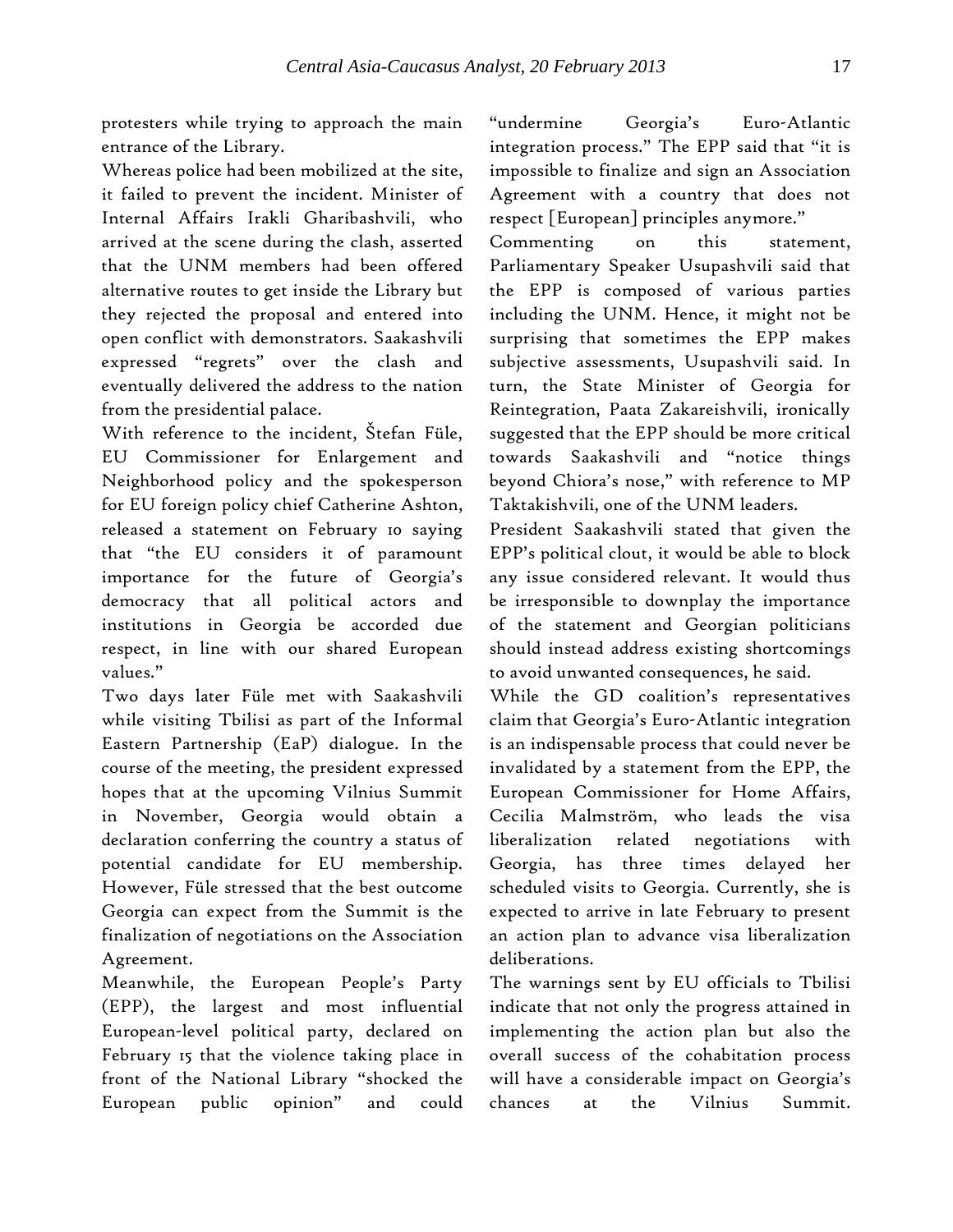# KYRGYZSTAN'S FORMER PRESIDENT SENTENCED TO 24 YEARS IN JAIL

*Joldosh Osmonov*

Kyrgyzstan's former President Kurmanbek Bakiev and his brother have been found guilty of murdering a former presidential chief of staff and two other people by a Kyrgyz military court. While many local observers are pessimistic about the impact of the court decision on the prospect of Bakiev's extradition from Belarus, some claim that the ruling still holds political importance.

On February 11, the military court of the Bishkek garrison sentenced former Kyrgyz President Bakiev to 24 years in jail in absentia and confiscation of his property for his involvement in the triple murder of Medet Sadyrkulov, the former head of his presidential administration, Sergey Slepchenko, a former director of the Strategic Research Institute under the Kyrgyz president, and the driver Kubat Sulaimanov. The former president, who has escaped to Belarus after the change of government in April 2010, was found guilty of abuse of power and "engagement with an organized criminal group which has inflicted huge damage on the state." The court also sentenced the president's younger brother Janysh Bakiev, the former head of the Kyrgyz State Guarding Service, who was accused of several crimes including the murders of two or more people, to life imprisonment and stripping him of his military rank lieutenant general.

Sadyrkulov was considered to be Bakiev's closest ally and an influential power broker until his voluntary resignation in January 2009 due to disagreement with the president's policies. He was believed to be the architect of the pro-presidential Ak Zhol political party, which controlled the parliament during Bakiev's regime. Immediately after his resignation, Sadyrkulov allegedly succeeded in uniting most of the opposition leaders and was preparing to launch mass antigovernmental protests across the country. In March 2009, he, along with Slepchenko and Sulaimanov, was found dead in a burned-out car at the outskirts of Bishkek. At the time, the incident was officially termed a car accident.

The sentences were announced in the absence of both Kurmanbek and Janysh Bakiev, who currently reside in Minsk, Belarus, under the protection of Belarusian President Alexandr Lukashenko. The Kyrgyz authorities have made numerous appeals to Minsk demanding the extradition of the two suspects; however, the Belarusian side has refused to comply claiming that the accusations are politically motivated. Moreover, Minsk has granted both individuals Belarusian citizenship.

In the meantime, the former president and his brother are both defendants in the ongoing trial related to the April 2010 events, which led to the ouster of Bakiev's regime and his family, where they are accused of killing over 90 protesters. According to the public prosecutors, Kurmanbek and Janysh Bakiev gave the order to open fire on opposition protesters. Due to its political nature, the trial has dragged on for more than two years and it is still unknown when it will conclude. Nevertheless, it seems obvious that the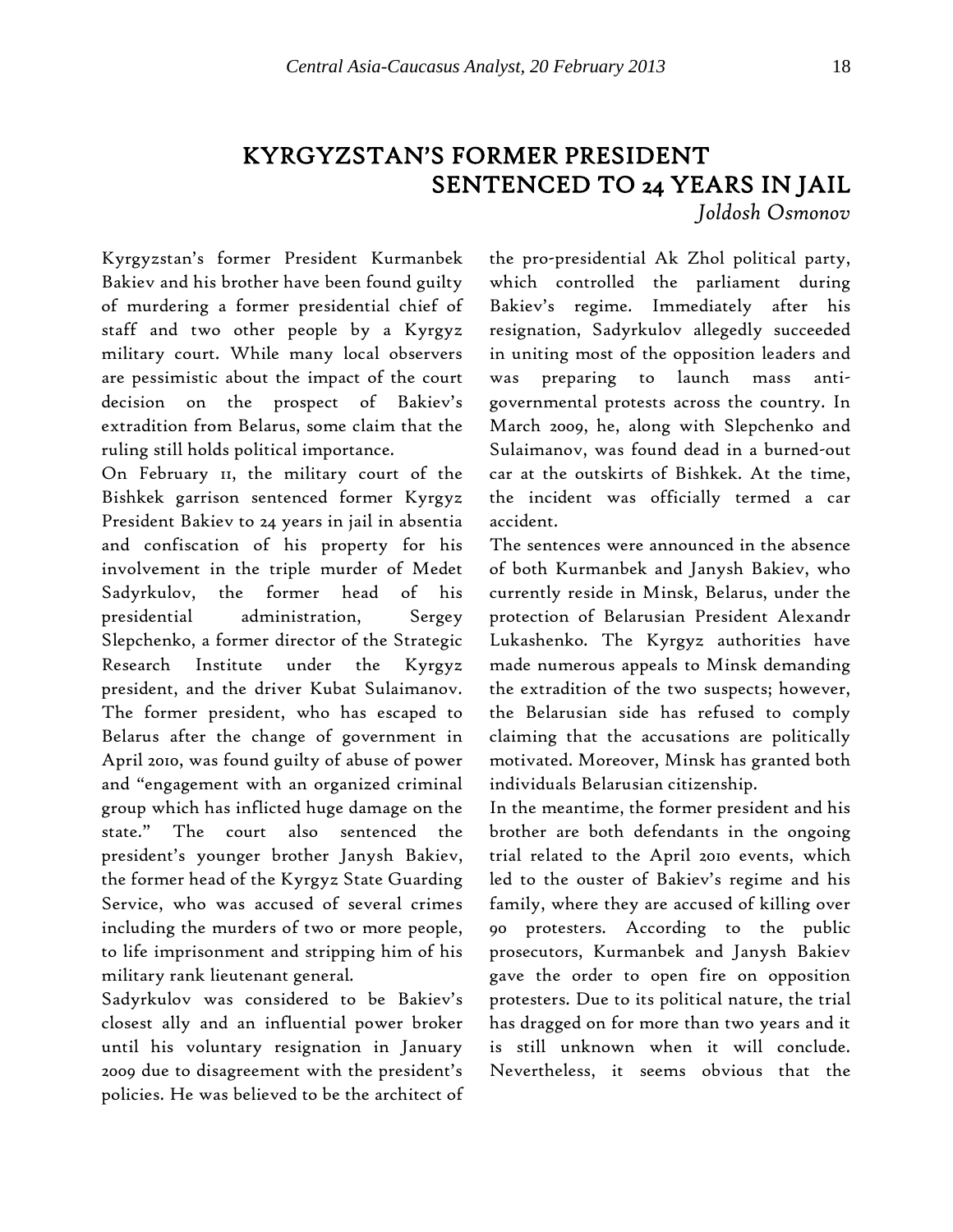Bakievs will be found guilty and sentenced to additional prison terms.

The announced court verdicts against the two brothers gave rise to widespread discussion in Kyrgyzstan. The opinions of political experts and analysts are divided regarding what significant impact these sentences will have on the attempts of Kyrgyzstan's authorities to have the Bakievs extradited from Belarus. Former Kyrgyz Justice Minister Mukar Cholponbaev said that the court's decision is the main prerequisite for demanding the extradition of a suspect from another country; therefore, the verdict will definitely increase the chances of bringing the former president to Kyrgyzstan. On the other hand, many analysts claim that the Belarusian leadership is firm in its position on this issue, which is unlikely to change due to any official court decision. Moreover, Bakiev's family has been granted Belarusian citizenship and hence cannot be extradited.

Local political expert Mars Sariev says that this court decision signals the start of a political housecleaning by the country's current leadership. He claims that the current leaders want to draw a clear line between the previous and current regimes and plan to launch a political purge against the former president's allies who are still in power or plan a return to the political scene.

Russian journalist and expert Arkadiy Dubnov termed the court's verdict unprecedented, claiming that this is the first case in the history of the CIS countries when a former president is officially termed guilty. A number of criminal investigations have been conducted against former CIS presidents, but these have never produced actual verdicts. Dubnov noted that the chances of having former president Bakiev extradited are minimal, but that the ruling holds political significance in itself.

### ARMENIA REELECTS PRESIDENT SERZH SARGSYAN *Haroutiun Khachatrian*

Armenia conducted its sixth presidential elections on February 18, 2013. According to the unofficial results published by the Central Electoral Commission early on February 19, the incumbent president Serzh Sargsyan won the election by obtaining 58.64 percent of the votes in the first round. California-born Raffi Hovannisian came in second with 36.75 percent of the votes. The results of the exit poll performed by Gallup Organization, which were published at 8pm on the same day, gave Sargsyan and Hovannisian 58 percent and 32 percent respectively. The

results imply that Sargsyan has won his second five-year term as Armenia's president and will rule the country for another five years. The future plans of Hovannisian, who is the founder of Heritage party, and his team are still unknown.

Some 60.5 percent of registered voters, including Armenian citizens who are in the lists but were unable to vote since they are out of the country, were reported to participate in the ballot-casting.

Seven candidates competed in the sixth presidential vote, of which primarily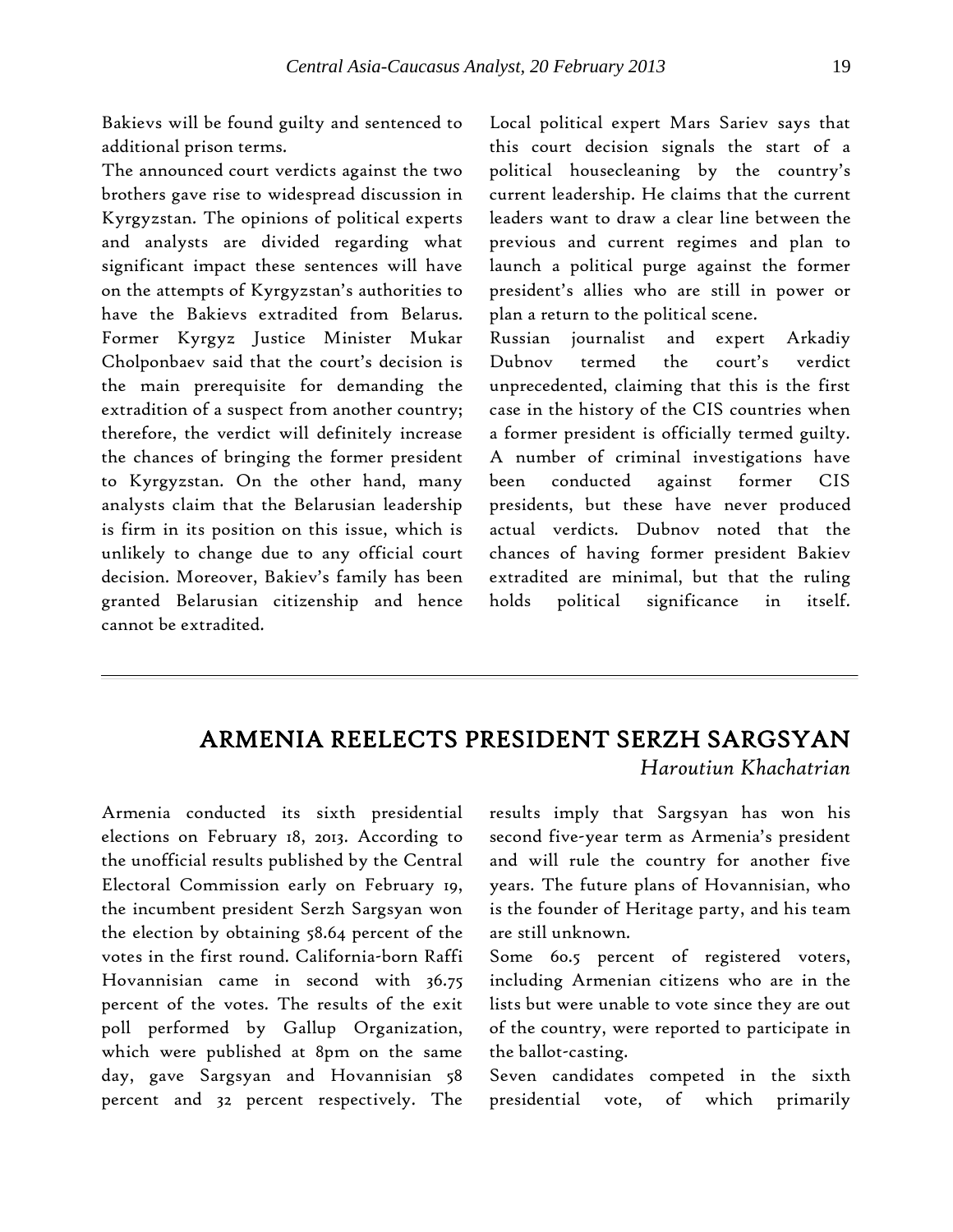Hovannisian managed to mount a challenge to the incumbent, finishing second. Former Prime Minister Hrant Bagratian came in third with 2.15 percent of the votes, and the Soviet-era dissident Paruir Hayrikyan fourth with 1.23 percent. As noted above, the results largely corresponded with those of the Gallup exit poll. Hence, Sargsyan secured another five years to implement the modernization program pursued by his Republican Party.

While Sargsyan's victory was largely anticipated, Hovannisian's relative success is perhaps the main news story of these elections. Hovannisian, 54, was born in Fresno, California, and is the son of the renowned historian Richard Hovannisian, now a professor of the University of South California in Los Angeles. Hovannisian lives in Armenia since 1988, and served as independent Armenia's first Minister of Foreign Affairs in 1991-92. Hovannisian is founder of the Heritage party, which has a faction in the National Assembly and helped him greatly during the elections, though Hovannisian was formally nominated as an ordinary citizen and not a party leader. Early on February 19, Hovannisian asserted that he received significantly more votes than was reported, and that he was going to make a statement at an upcoming rally. Other than this, Hovannisian's plans are unclear.

Bagratrian has also stated that he intends to challenge the election results.

The election was monitored by over 600 foreign observers, in addition to domestic ones. Most observers noted that the February 18 elections were conducted in a calm and orderly manner. The opposition lacked a prominent leader and the general attitude seemed to be that people voted to elect a leader, not a savior of the nation, as candidates have sometimes presented themselves in previous and more polarized Armenian elections. The voting itself was largely conducted in accordance with the legislation. In the pre-election environment, media have provided a balanced coverage of all candidates. This said, several cases of double voting and other violations have been recorded, and these are currently under investigation. However, initial observer reports state that the number of violations was lower than in any previous election in Armenia, including the parliamentary elections of May 6, 2012. Hence, there is good reason to believe that Armenia's election culture is improving by each election conducted, and that the promise made by Armenian authorities to make the February 2013 elections the cleanest in the country's independent history was likely kept

# AZERBAIJAN RESTRICTS NGO FUNDING

*Mina Muradova*

Azerbaijan's parliament has adopted legislation amendments that will restrict donations to political parties and public organizations. Civil society organizations

consider the new regulations to be crackdown on critical voices in the country ahead of the October Presidential Elections.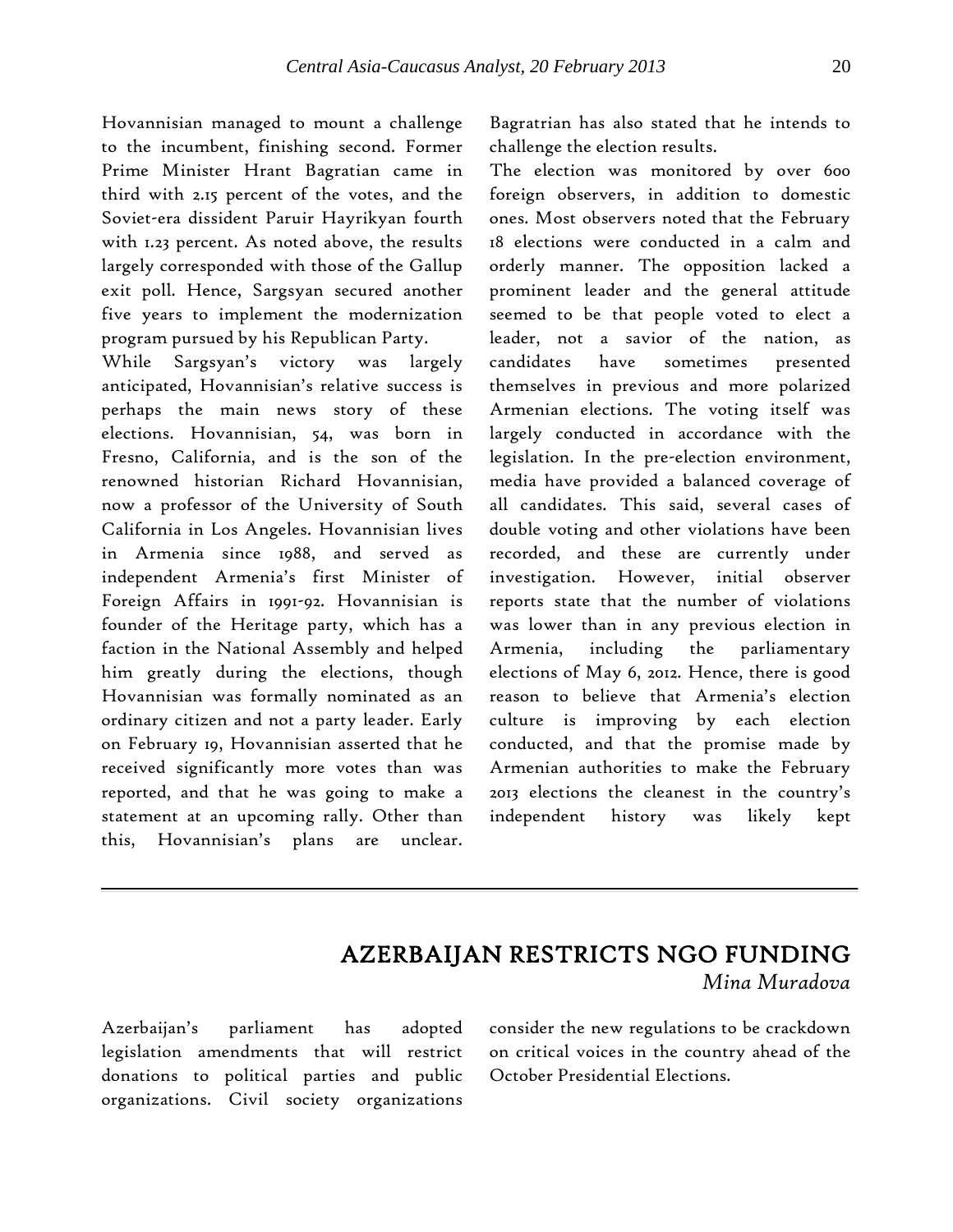On February 15, the parliament approved amendments to some bills regulating grants and donations, the activity of local nongovernmental and representative offices of international organizations, political parties and religious organizations, as well as to the Code of Administrative Offences.

According to the amendments, either public organizations or political parties receiving donations in any form of a value greater than AZN 200 (approximately US\$ 255) have to present a copy of a signed agreement on the donation to the Ministry of Justice for registration. In addition, the new amendments will ban all cash donations; donations must be transferred to a bank account and an additional report should be sent to the financial institutions. The new regulations will not be applied for grants allocated by the government.

NGOs could face large fines and confiscation of their property if they fail to send reports on donation amounts and donors to the relevant executive authorities. Amendments to the Code of Administrative Offences impose fines on leaders of organizations from AZN 1,500 (US\$ 1,900) to AZN 2,500 (US\$ 3,185), and on legal entities from AZN 5,000 (US\$  $(6,370)$  to  $AZN$  7,000 (US\$ 8,900) if they refuse to send a copy of the grant agreements to government institutions. Before the amendments, fines amounts were between AZN 1,500 and AZN 2,500.

If financial and other aid is received without the signing of an agreement, responsible persons will be fined between AZN 2,500  $(US$ 3,185)$  and AZN 5,000 (US\$ 6,370), and legal entities between AZN 8,000 (US\$ 10,200) and AZN 15,000 (US\$ 19,100) along with confiscation of their property. In addition, fines between AZN 1,500 and AZN 8,000 will be imposed accordingly to leaders of political parties and NGOs, and legal entities themselves if information about donations is not mirrored in their financial reports.

Presenting the amendments at a parliament session, MP Chingiz Ganizade said the measures aimed to increase the transparency of the non-governmental sector and religious organizations. "The government has to know where these funds are directed. We have international commitments to prevent financing of terrorism and money laundering. We want NGOs to be transparent. There is nothing to be prohibited. The issue is related to accountability and transparency," Ganizade told journalists.

According to Ganizade, the amendments were elaborated based on experiences of the United Kingdom, Russia and the U.S. "These countries have taken such measures for a long time and relevant governmental agencies have control over funds coming to the country," he said and mentioned the Beslan school terrorist attack as an example. "The investigation ... found that armed groups received financial support from abroad. We want NGOs and religious organizations to receive funds via bank accounts." The amendments will prevent "financial assistance of foreign forces to religious organizations and communities ... which, in many cases, are used for dirty purposes," – he said. Azadliq Radio quoted Ganizade presenting the amendments as a means for controlling funds from Iran.

Only three MPs objected to the amendments. One of them, Gudrat Hasanguliyev said that before fines are increased, there is a serious need to improve the NGO registration process by the Ministry of Justice. "Regarding the number of NGOs per 1,000 persons, Azerbaijan lags behind Georgia by three times, and South European countries by eight